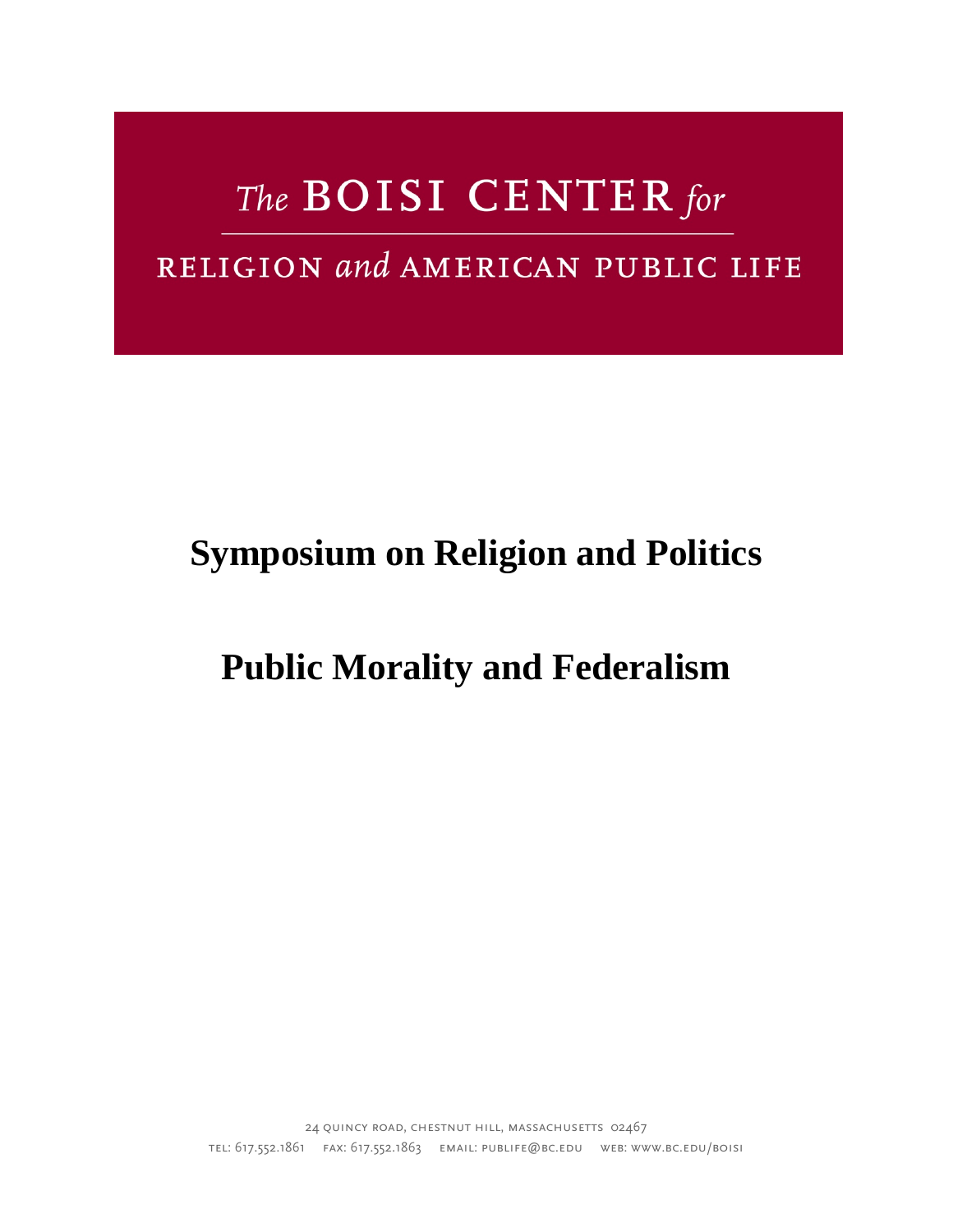

### BOSTON COLLEGE

BOISI CENTER FOR RELIGION AND AMERICAN PUBLIC LIFE

## Symposium on Religion and Politics

## Public Morality and Federalism

#### Table of Contents:

| Commonwealth Club Address<br>Franklin Delano Roosevelt (1932)            |     |
|--------------------------------------------------------------------------|-----|
| The Four Freedoms<br>Franklin Delano Roosevelt (1941)                    | 8   |
| The Great Society<br>Lyndon Johnson $(1964)$                             | 9   |
| A Time for Choosing<br>Ronald Reagan (1964)                              | 13  |
| <b>Restore States Rights and Public Morality</b><br>Pat Robertson (1986) | 20. |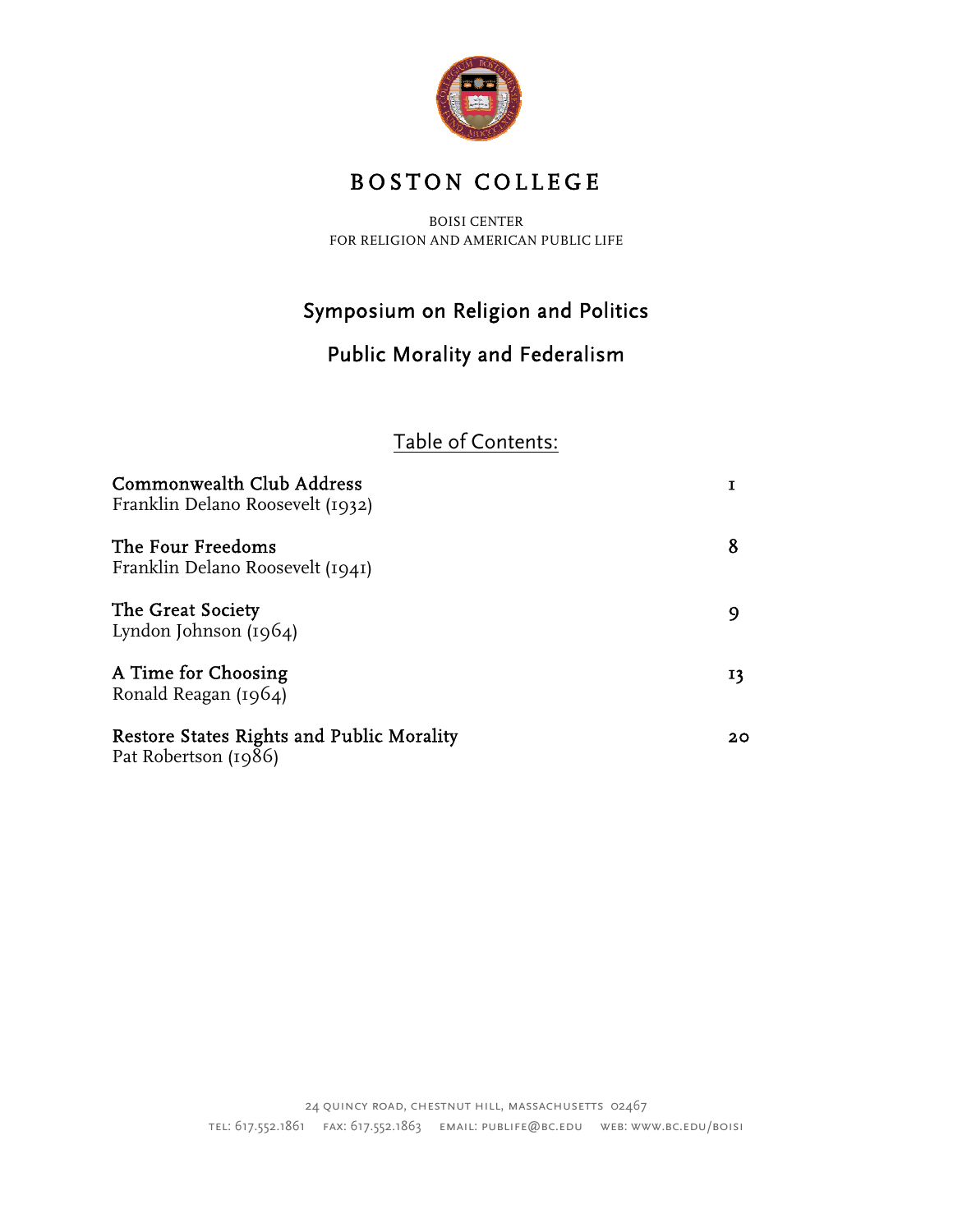### Franklin Delano Roosevelt *Commonwealth Club Address*

delivered 23 Sept 1932, San Francisco, CA

I count it a privilege to be invited to address the Commonwealth Club. It has stood in the life of this city and state, and it is perhaps accurate to add, the nation, as a group of citizen leaders interested in fundamental problems of government, and chiefly concerned with achievement of progress in government through non-partisan means. The privilege of addressing you, therefore, in the heat of a political campaign, is great. I want to respond to your courtesy in terms consistent with your policy.

I want to speak not of politics but of government. I want to speak not of parties, but of universal principles. They are not political, except in that larger sense in which a great American once expressed a definition of politics, that nothing in all of human life is foreign to the science of politics...

The issue of government has always been whether individual men and women will have to serve some system of government of economics, or whether a system of government and economics exists to serve individual men and women. This question has persistently dominated the discussion of government for many generations. On questions relating to these things men have differed, and for time immemorial it is probable that honest men will continue to differ.

The final word belongs to no man; yet we can still believe in change and in progress. Democracy, as a dear old friend of mine in Indian, Meredith Nicholson, has called it, is a quest, a never-ending seeking for better things, and in the seeking for these things and the striving for better things, and in the seeking for these things and the striving for them, there are many roads to follow. But, if we map the course of these roads, we find that there are only two general directions.

When we look about us, we are likely to forget how hard people have worked to win the privilege of government. The growth of the national governments of Europe was a struggle for the development of a centralized force in the nation, strong enough to impose peace upon ruling barons. In many instances the victory of the central government, the creation of a strong central government, was a haven of refuge to the individual. The people preferred the master far away to the exploitation and cruelty of the smaller master near at hand.

But the creators of national government were perforce ruthless men. They were often cruel in their methods, but they did strive steadily toward something that society needed and very much wanted, a strong central state, able to keep the peace, to stamp out civil war, to put the unruly nobleman in his place, and to permit the bulk of individuals to live safely. The man of ruthless force had his place in developing a pioneer country, just as he did in fixing the power of the central government in the development of nations. Society paid him well for his services and its development. When the development among the nations of Europe, however, has been completed, ambition, and ruthlessness, having served its term tended to overstep its mark.

There came a growing feeling that government was conducted for the benefit of a few who thrived unduly at the expense of all. The people sought a balancing- a limiting force. There came gradually, through town councils, trade guilds, national parliaments, by constitution and by popular participation and control, limitations on arbitrary power.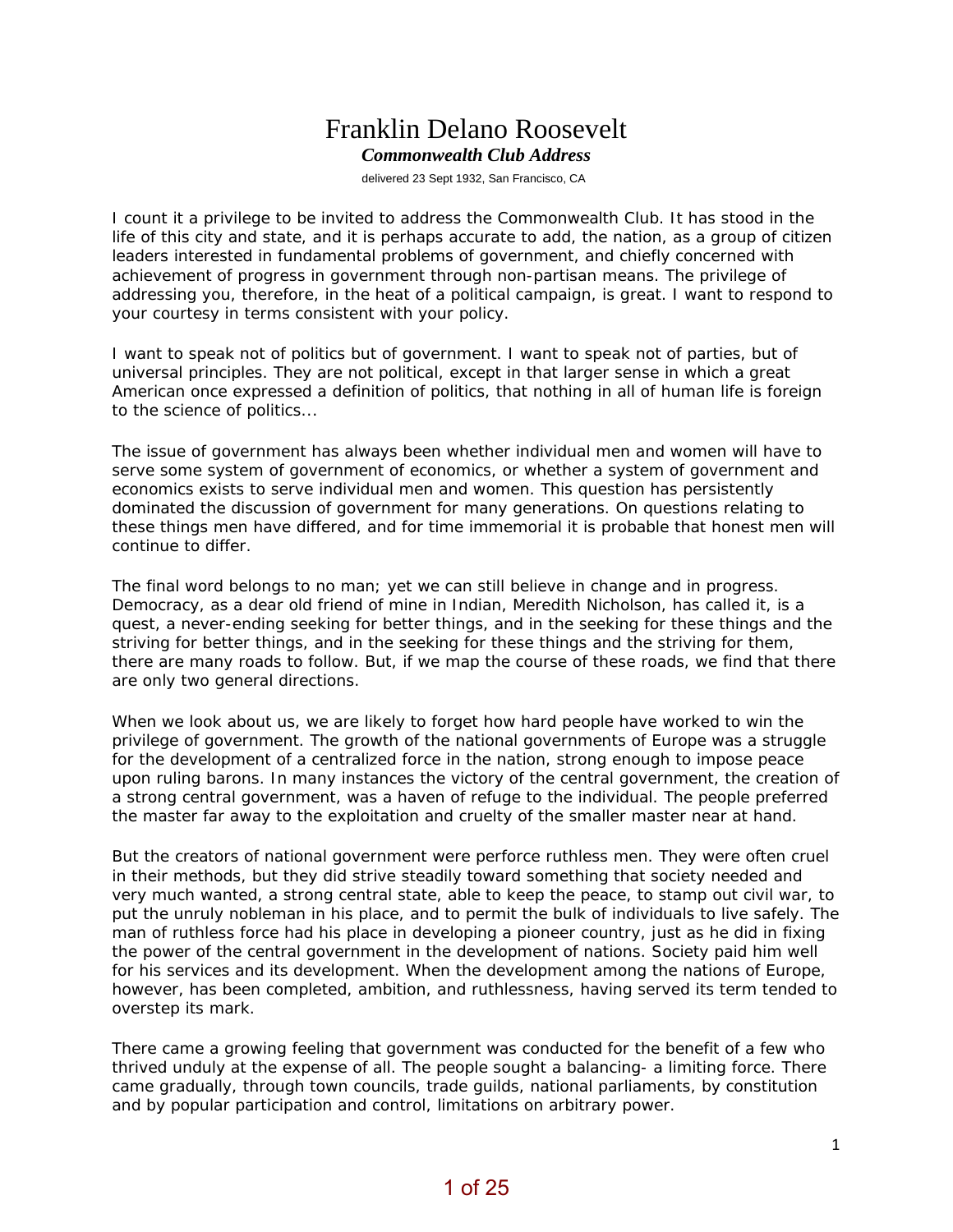Another factor that tended to limit the power of those who ruled, was the rise of the ethical conception that a ruler bore a responsibility for the welfare of his subjects.

The American colonies were born in this struggle. The American Revolution was a turning point in it. After the revolution the struggle continued and shaped itself in the public life of the country. There were those who because they had seen the confusion which attended the years of war for American independence surrendered to the belief that popular government was essentially dangerous and essentially unworkable. They were honest people, my friends, and we cannot deny that their experience had warranted some measure of fear. The most brilliant, honest and able exponent of this point of view was Hamilton. He was too impatient of slow moving methods. Fundamentally he believed that the safety of the republic lay in the autocratic strength of its government, that the destiny of individuals was to serve that government, and that fundamentally a great and strong group of central institutions, guided by a small group of able and public spirited citizens could best direct all government.

But Mr. Jefferson, in the summer of 1776, after drafting the Declaration of Independence turned his mind to the same problem and took a different view. He did not deceive himself with outward forms. Government to him was a means to an end, not an end in itself; it might be either a refuge and a help or a threat and a danger, depending on the circumstances. We find him carefully analyzing the society for which he was to organize a government. "We have no paupers. The great mass of our population is of laborers, our rich who cannot live without labor, either manual or professional, being few and of moderate wealth. Most of the laboring class possess property, cultivate their own lands, have families and from the demand for their labor, are enabled to exact from the rich and the competent such prices as enable them to feed abundantly, clothe above mere decency, to labor moderately and raise their families."

These people, he considered, had two sets of rights, those of "personal competency" and those involved in acquiring and possessing property. By "personal competency" he meant the right of free thinking, freedom of forming and expressing opinions, and freedom of personal living each man according to his own lights. To insure the first set of rights, a government must so order its functions as not to interfere with the individual. But even Jefferson realized that the exercise of the property rights might so interfere with the rights of the individual that the government, without whose assistance the property rights could not exist, must intervene, not to destroy individualism but to protect it.

You are familiar with the great political duel which followed, and how Hamilton, and his friends, building towards a dominant centralized power were at length defeated in the great election of 1800, by Mr. Jefferson's party. Out of that duel came the two parties, Republican and Democratic, as we know them today.

So began, in American political life, the new day, the day of the individual against the system, the day in which individualism was made the great watchword of American life. The happiest of economic conditions made that day long and splendid. On the Western frontier, land was substantially free. No one, who did not shirk the task of earning a living, was entirely without opportunity to do so. Depressions could, and did, come and go; but they could not alter the fundamental fact that most of the people lived partly by selling their labor and partly by extracting their livelihood from the soil, so that starvation and dislocation were practically impossible. At the very worst there was always the possibility of climbing into a covered wagon and moving west where the untilled prairies afforded a haven for men to whom the East did not provide a place. So great were our natural resources that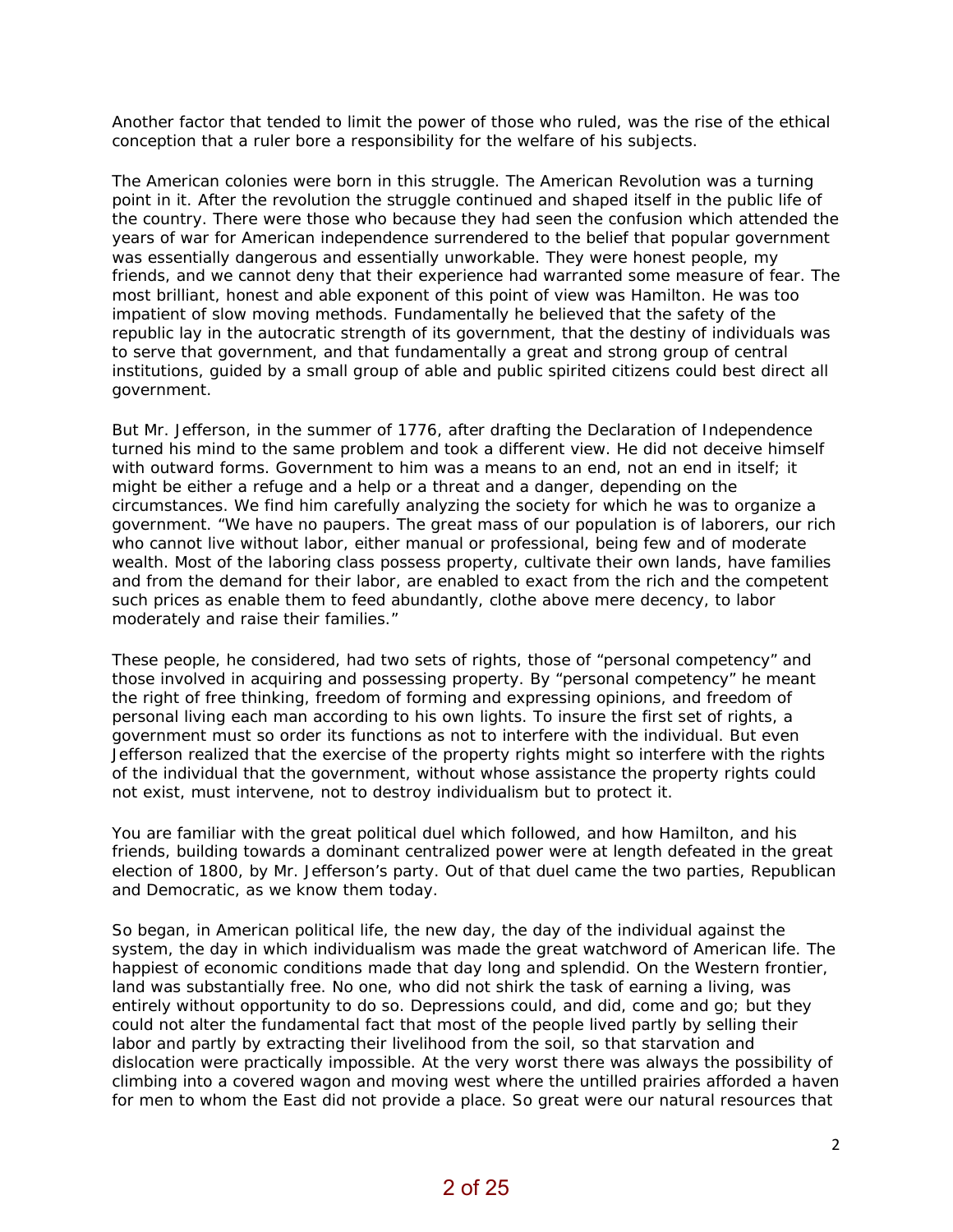we could offer this relief not only to our own people, but to the distressed of all the world; we could invite immigration from Europe, and welcome it with open arms. Traditionally, when a depression came, a new section of land was opened in the West; and even our temporary misfortune served our manifest destiny.

It was the middle of the 19th century that a new force was released and a new dream created. The force was what is called the industrial revolution, the advance of steam and machinery and the rise of the forerunners of the modern industrial plant. The dream was the dream of an economic machine, able to raise the standard of living for everyone; to bring luxury within the reach of the humblest; to annihilate distance by steam power and later by electricity, and to release everyone from the drudgery of the heaviest manual toil. It was to be expected that this would necessarily affect government. Heretofore, government had merely been called upon to produce conditions within which people could live happily, labor peacefully, and rest secure. Now it was called upon to aid in the consummation of this new dream. There was, however, a shadow over the dream. To be made real, it required use of the talents of men of tremendous will, and tremendous ambition, since by no other force could the problems of financing and engineering and new developments be brought to a consummation.

So manifest were the advantages of the machine age, however, that the United States fearlessly, cheerfully, and, I think, rightly, accepted the bitter with the sweet. It was thought that no price was too high to pay for the advantages which we could draw from a finished industrial system. The history of the last half century is accordingly in large measure a history of a group of financial Titans, whose methods were not scrutinized with too much care, and who were honored in proportion as they produced the results, irrespective of the means they used. The financiers who pushed the railroads to the Pacific were always ruthless, we have them today. It has been estimated that the American investor paid for the American railway system more than three times over in the process; but despite that fact the net advantage was to the United States. As long as we had free land; as long as population was growing by leaps and bounds; as long as our industrial plants were insufficient to supply our needs, society chose to give the ambitious man free play and unlimited reward provided only that he produced the economic plant so much desired.

During this period of expansion, there was equal opportunity for all and the business of government was not to interfere but to assist in the development of industry. This was done at the request of businessmen themselves. The tariff was originally imposed for the purpose of "fostering our infant industry", a phrase I think the older among you will remember as a political issue not so long ago. The railroads were subsidized, sometimes by grants of money, oftener by grants of land; some of the most valuable oil lands in the United States were granted to assist the financing of the railroad which pushed through the Southwest. A nascent merchant marine was assisted by grants of money, or by mail subsidies, so that our steam shipping might ply the seven seas. Some of my friends tell me that they do not want the Government in business. With this I agree; but I wonder whether they realize the implications of the past. For while it has been American doctrine that the government must not go into business in competition with private enterprises, still it has been traditional particularly in Republican administrations for business urgently to ask the government to put at private disposal all kinds of government assistance.

The same man who tells you that he does not want to see the government interfere in business-and he means it, and has plenty of good reasons for saying so-is the first to go to Washington and ask the government for a prohibitory tariff on his product. When things get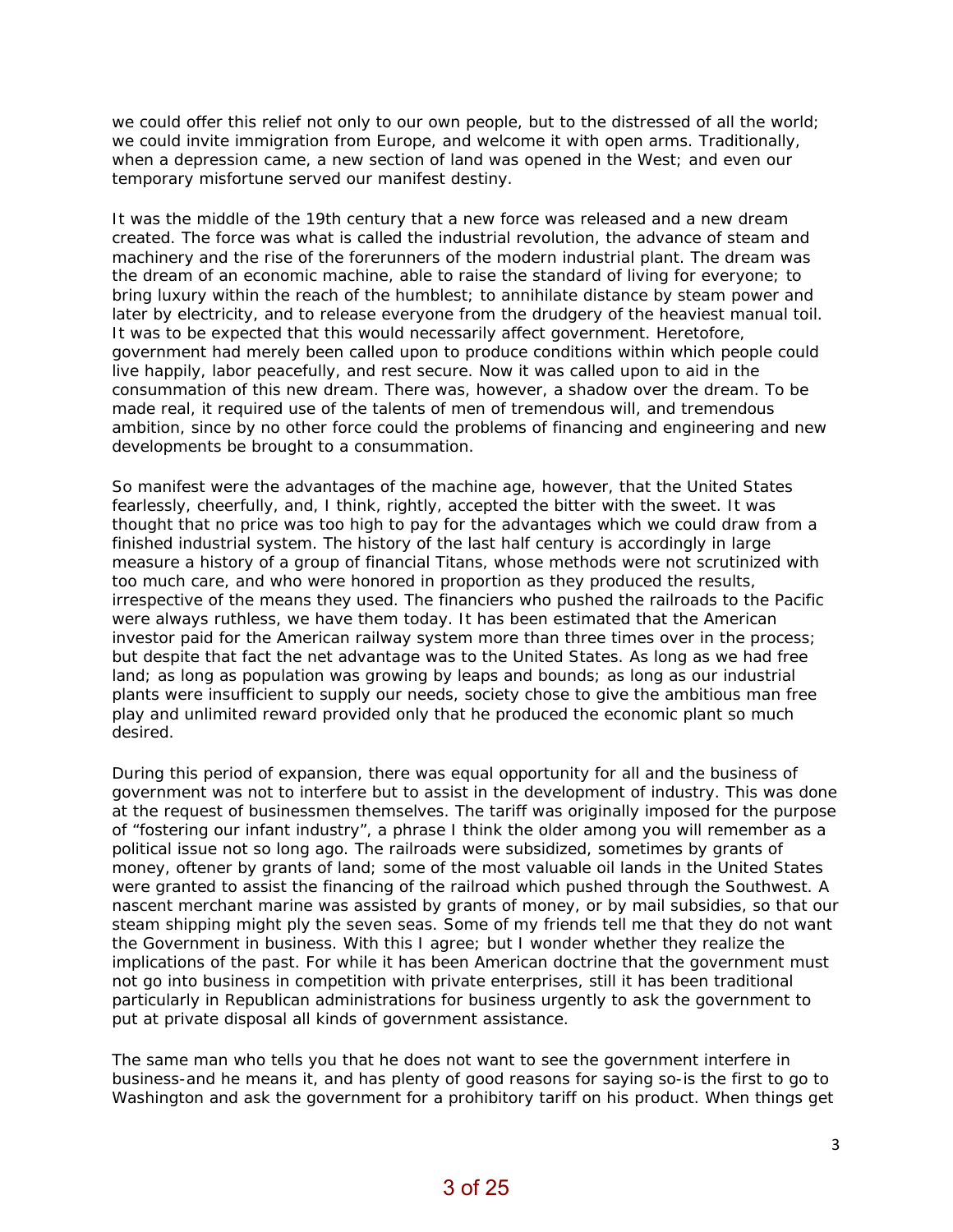just bad enough-as they did two years ago-he will go with equal speed to the United States government and ask for a loan; and the Reconstruction Finance Corporation is the outcome of it. Each group has sought protection from the government for its own special interest, without realizing that the function of government must be to favor no small group at the expense of its duty to protect the rights of personal freedom and of private property of all its citizens.

In retrospect we can now see that the turn of the tide came with the turn of the century. We were reaching our last frontier; there was no more free land and our industrial combinations had become great uncontrolled and irresponsible units of power within the state. Clear-sighted men saw with fear the danger that opportunity would no longer be equal; that the growing corporation, like the feudal baron of old, might threaten the economic freedom of individuals to earn a living. In that hour, our antitrust laws were born. The cry was raised against the great corporations. Theodore Roosevelt, the first great Republican progressive, fought a Presidential campaign on the issue of "trust busting" and talked freely about malefactors of great wealth. If the government had a policy it was rather to turn the clock back, to destroy the large combinations and to return to the time when every man owned his individual small business.

This was impossible; Theodore Roosevelt, abandoning the idea of "trust busting", was forced to work out a difference between "good" trusts and "bad" trusts. The Supreme Court set forth the famous "rule of reason" by which it seems to have meant that a concentration of industrial power was permissible if the method by which it got its power, and the use it made of that power, was reasonable.

Woodrow Wilson, elected in 1912, saw the situation more clearly. Where Jefferson had feared the encroachment of political power on the lives of individuals, Wilson knew that the new power was financial. He saw, in the highly centralized economic system, the depot of the twentieth century, on whom great masses of individuals relied for their safety and their livelihood, and whose irresponsibility and greed ( if it were not controlled) would reduce them to starvation and penury. The concentration of financial power had not proceeded so far in 1912 as it has today; but it had grown far enough for Mr. Wilson to realize fully its implications. It is interesting, now, to read his speeches.

What is called "radical" today (and I have reason to know whereof I speak) is mild compared to the campaign of Mr. Wilson. "No man can deny," he said, "that the lines of endeavor have more and more narrowed and stiffened; no man who knows anything about the development of industry in this country can have failed to observe that the larger kinds of credit are more and more difficult to obtain unless you obtain them upon terms of uniting your efforts with those who already control the industry of the country, and nobody can fail to observe that every man who tries to set himself up in competition with any process of manufacture which has taken place under the control of large combinations of capital will presently find himself either squeezed out or obliged to sell and allow himself to be absorbed."

Had there been no World War -- had Mr. Wilson been able to devote eight years to domestic instead of to international affairs- we might have had a wholly different situation at the present time. However, the then distant roar of European cannon, growing ever louder, forced him to abandon the study of this issue. The problem he saw so clearly is left with us as a legacy; and no one of us on either side of the political controversy can deny that it is a matter of grave concern to the government.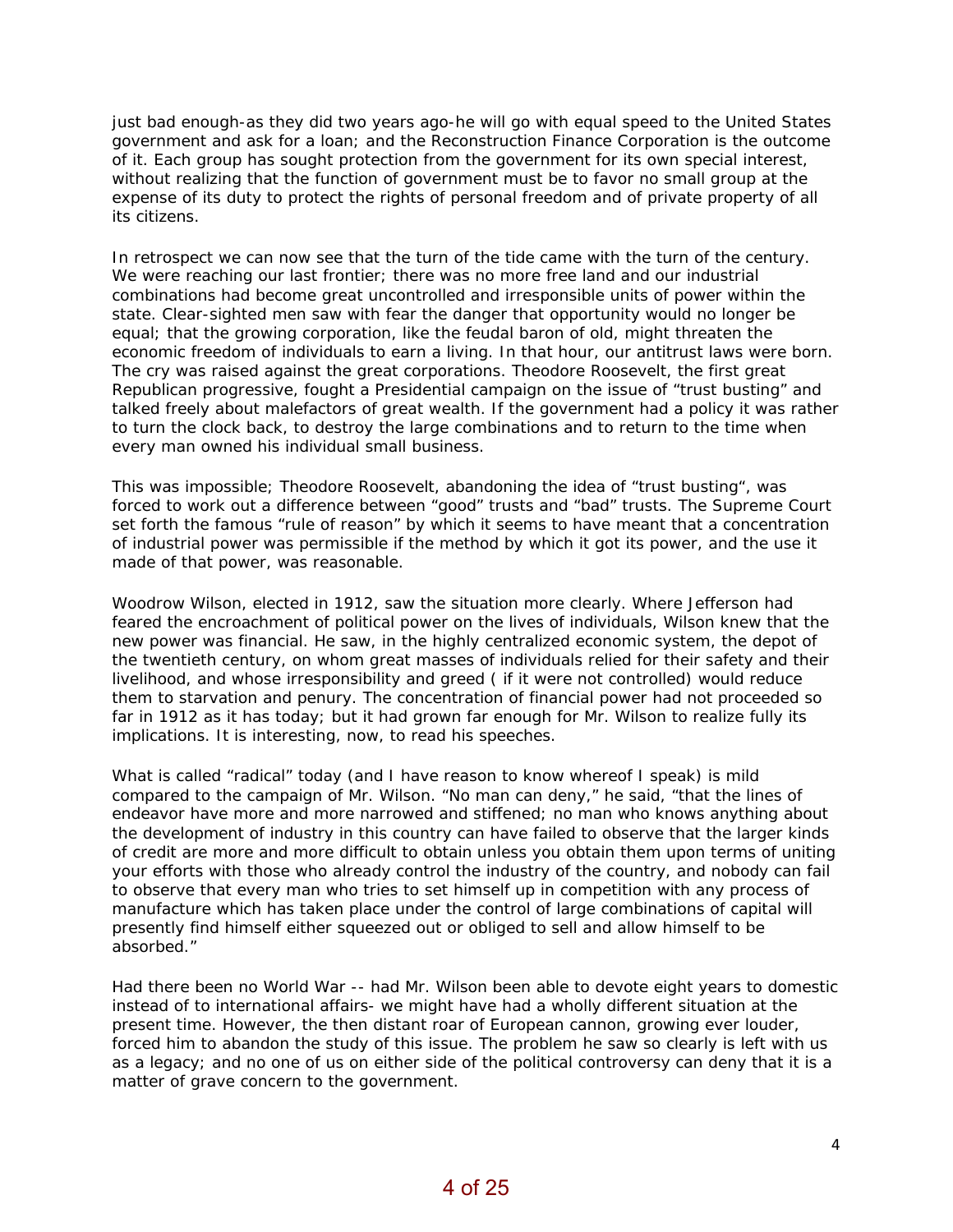A glance at the situation today only too clearly indicates that equality of opportunity as we have know it no longer exists. Our industrial plant is built; the problem just now is whether under existing conditions it is not overbuilt. Our last frontier has long since been reached, and there is practically no more free land. More than half of our people do not live on the farms or on lands and cannot derive a living by cultivating their own property. There is no safety valve in the form of a Western prairie to which those thrown out of work by the Eastern economic machines can go for a new start. We are not able to invite the immigration from Europe to share our endless plenty. We are now providing a drab living for our own people.

Our system of constantly rising tariffs has at last reacted against us to the point of closing our Canadian frontier on the north, our European markets on the east, many of our Latin American markets to the south, and a goodly proportion of our Pacific markets on the west, through the retaliatory tariffs of those countries. It has forced many of our great industrial institutions who exported their surplus production to such countries, to establish plants in such countries within the tariff walls. This has resulted in the reduction of the operation of their American plants, and opportunity for employment.

Just as freedom to farm has ceased, so also the opportunity in business has narrowed. It still is true that men can start small enterprises, trusting to native shrewdness and ability to keep abreast of competitors; but area after area has been preempted altogether by the great corporations, and even in the fields which still have no great concerns, the small man starts with a handicap. The unfeeling statistics of the past three decades show that the independent business man is running a losing race. Perhaps he is forced to the wall; perhaps he cannot command credit; perhaps he is "squeezed out," in Mr. Wilson's words, by highly organized corporate competitors, as your corner grocery man can tell you.

Recently a careful study was made of the concentration of business in the United States. It showed that our economic life was dominated by some six hundred odd corporations who controlled two-thirds of American industry. Ten million small business men divided the other third. More striking still, it appeared that if the process of concentration goes on at the same rate, at the end of another century we shall have all American industry controlled by a dozen corporations, and run by perhaps a hundred men. Put plainly, we are steering a steady course toward economic oligarchy, if we are not there already.

Clearly, all this calls for a re-appraisal of values. A mere builder of more industrial plants, a creator of more railroad systems, and organizer of more corporations, is as likely to be a danger as a help. The day of the great promoter or the financial Titan, to whom we granted anything if only he would build, or develop, is over. Our task now is not discovery or exploitation of natural resources, or necessarily producing more goods. It is the soberer, less dramatic business of administering resources and plants already in hand, of seeking to reestablish foreign markets for our surplus production, of meeting the problem of under consumption, of adjusting production to consumption, of distributing wealth and products more equitably, of adapting existing economic organizations to the service of the people. The day of enlightened administration has come.

Just as in older times the central government was first a haven of refuge, and then a threat, so now in a closer economic system the central and ambitious financial unit is no longer a servant of national desire, but a danger. I would draw the parallel one step farther. We did not think because national government had become a threat in the 18th century that therefore we should abandon the principle of national government. Nor today should we abandon the principle of strong economic units called corporations, merely because their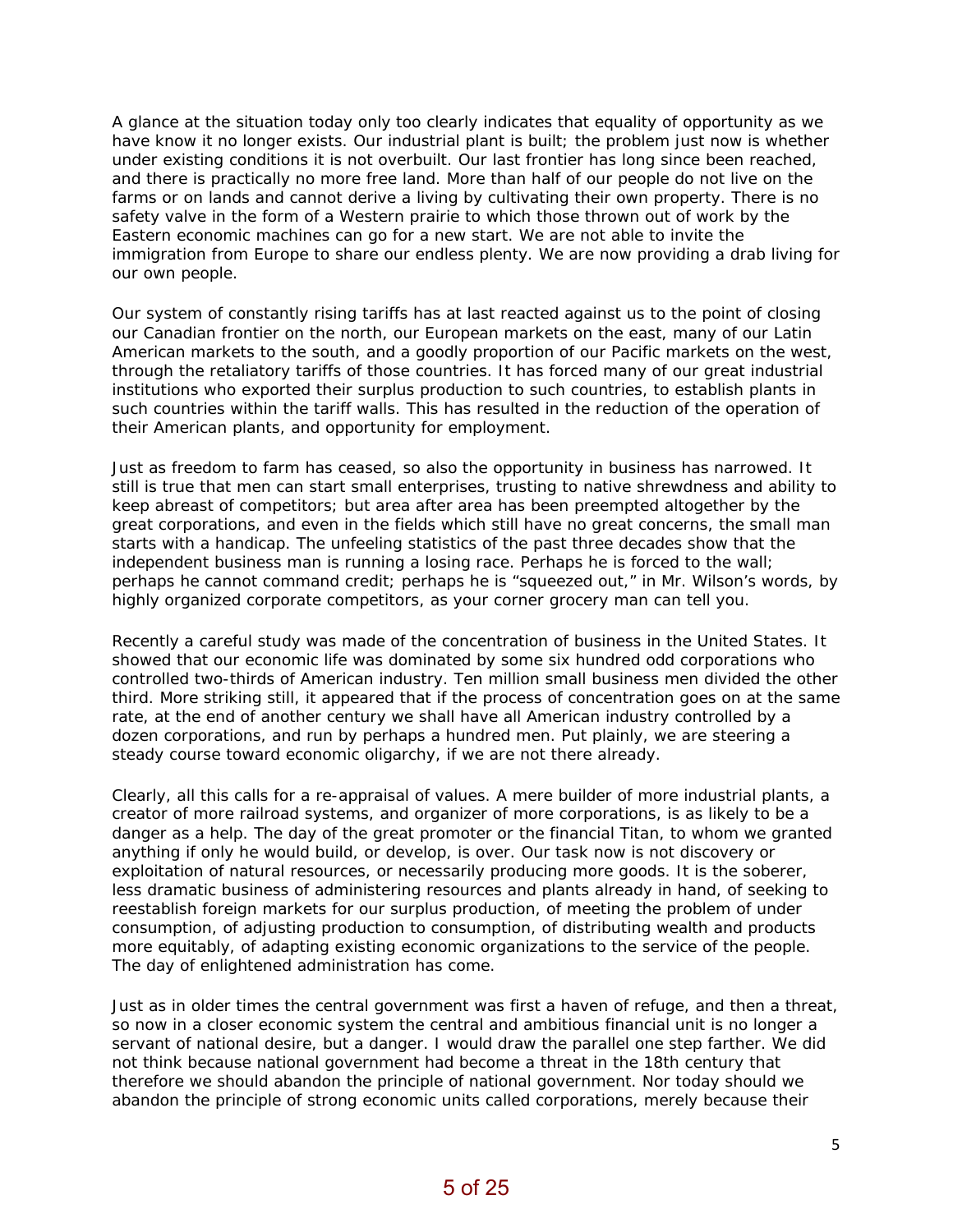power is susceptible of easy abuse. In other times we dealt with the problem of an unduly ambitious central government by modifying it gradually into a constitutional democratic government. So today we are modifying and controlling our economic units.

As I see it, the task of government in its relation to business is to assist the development of an economic declaration of rights, an economic constitutional order. This is the common task of statesman and business man. It is the minimum requirement of a more permanently safe order of things.

Every man has a right to life; and this means that he has also a right to make a comfortable living. He may by sloth or crime decline to exercise that right; but it may not be denied him. We have no actual famine or death; our industrial and agricultural mechanism can produce enough and to spare. Our government formal and informal., political and economic, owes to every one an avenue to possess himself of a portion of that plenty sufficient for his needs, through his own work.

Every man has a right to his own property; which means a right to be assured, to the fullest extent attainable, in the safety of his savings. By no other means can men carry the burdens of those parts of life which, in the nature of things afford no chance of labor; childhood, sickness, old age. In all thought of property, this right is paramount; all other property rights must yield to it. If, in accord with this principle, we must restrict the operations of the speculator, the manipulator, even the financier, I believe we must accept the restriction as needful, not to hamper individualism but to protect it.

These two requirements must be satisfied, in the main, by the individuals who claim and hold control of the great industrial and financial combinations which dominate so large a pert of our industrial life. They have undertaken to be, not business men, but princesprinces of property. I am not prepared to say that the system which produces them is wrong. I am very clear that they must fearlessly and competently assume the responsibility which goes with the power. So many enlightened business men know this that the statement would be little more that a platitude, were it not for an added implication.

This implication is, briefly, that the responsible heads of finance and industry instead of acting each for himself, must work together to achieve the common end. They must, where necessary, sacrifice this or that private advantage; and in reciprocal self-denial must seek a general advantage. It is here that formal government-political government, if you choose, comes in. Whenever in the pursuit of this objective the lone wolf, the unethical competitor, the reckless promoter, the Ishmael or Insull whose hand is against every man's, declines to join in achieving and end recognized as being for the public welfare, and threatens to drag the industry back to a state of anarchy, the government may properly be asked to apply restraint. Likewise, should the group ever use its collective power contrary to public welfare, the government must be swift to enter and protect the public interest.

The government should assume the function of economic regulation only as a last resort, to be tried only when private initiative, inspired by high responsibility, with such assistance and balance as government can give, has finally failed. As yet there has been no final failure, because there has been no attempt, and I decline to assume that this nation is unable to meet the situation.

The final term of the high contract was for liberty and the pursuit of happiness. We have learnt a great deal of both in the past century. We know that individual liberty and individual happiness mean nothing unless both are ordered in the sense that one man's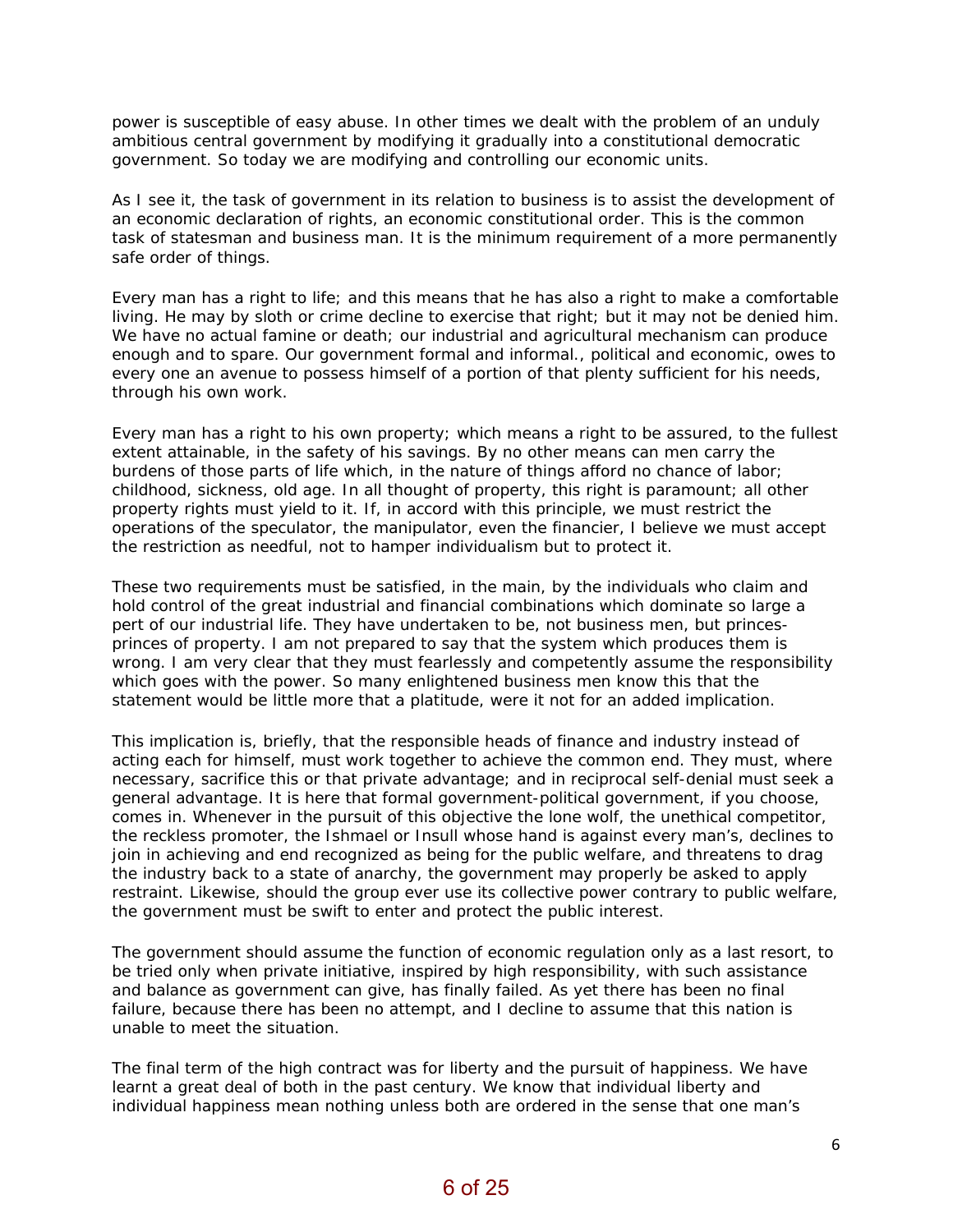meat is not another man's poison. We know that the old "rights of personal competency" the right to read, to think, to speak to choose and live a mode of life, must be respected at all hazards. We know that liberty to do anything which deprives others of those elemental rights is outside the protection of any compact; and that government in this regard is the maintenance of a balance, within which every individual may have a place if he will take it; in which every individual may find safety if he wishes it; in which every individual may attain such power as his ability permits, consistent with his assuming the accompanying responsibility...

Faith in America, faith in our tradition of personal responsibility, faith in our institutions, faith in ourselves demands that we recognize the new terms of the old social contract. We shall fulfill them, as we fulfilled the obligation of the apparent Utopia which Jefferson imagined for us in 1776, and which Jefferson, Roosevelt and Wilson sought to bring to realization. We must do so, lest a rising tide of misery engendered by our common failure, engulf us all. But failure is not an American habit; and in the strength of great hope we must all shoulder our common load.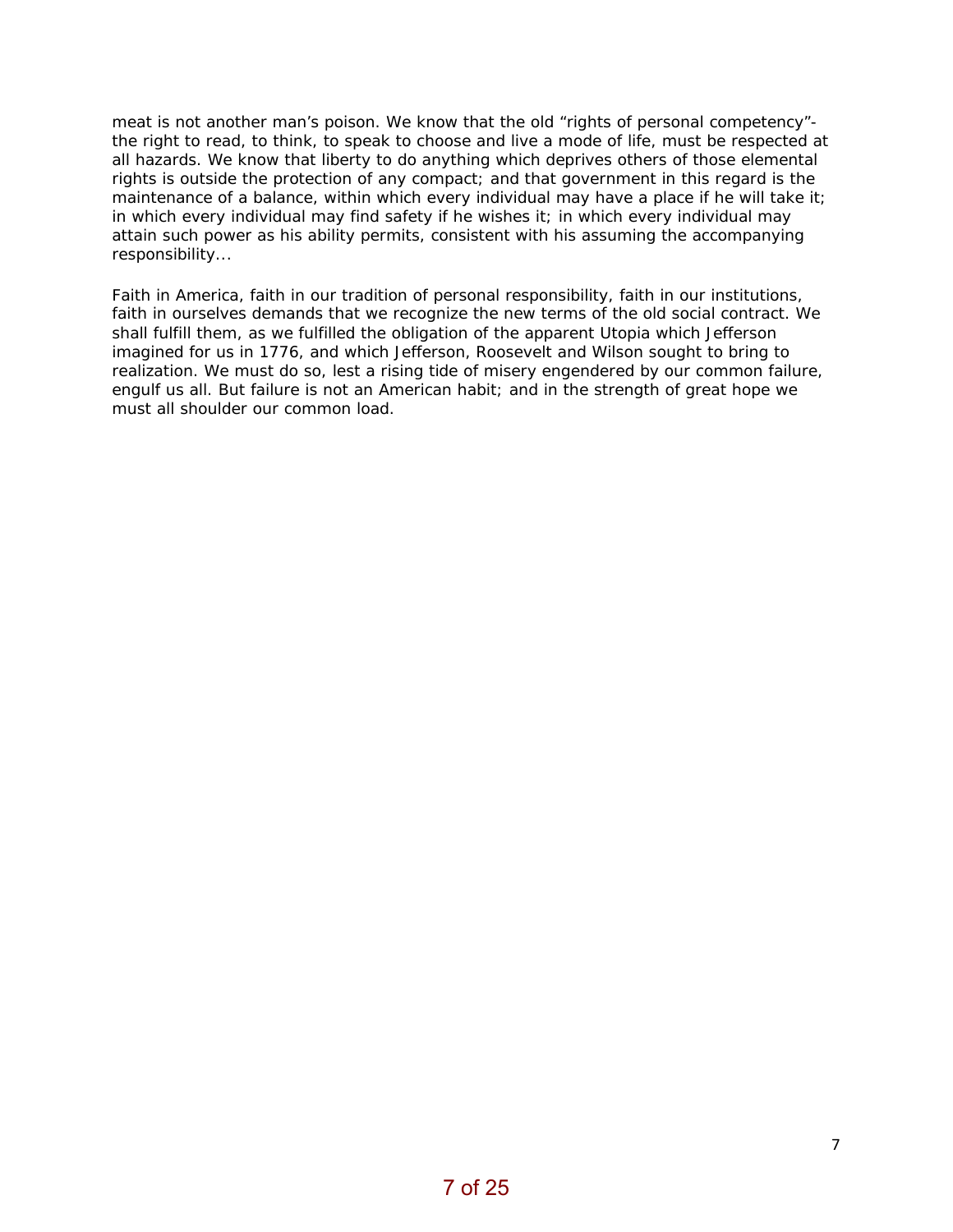#### **Franklin D. Roosevelt "Four Freedoms" Address to Congress January 6, 1941**

In the future days, which we seek to make secure, we look forward to a world founded upon four essential human freedoms.

The first is freedom of speech and expression -- everywhere in the world.

The second is freedom of every person to worship God in his own way -- everywhere in the world.

The third is freedom from want -- which, translated into world terms, means economic understandings which will secure to every nation a healthy peacetime life for its inhabitants - everywhere in the world.

The fourth is freedom from fear -- which, translated into world terms, means a world-wide reduction of armaments to such a point and in such a thorough fashion that no nation will be in a position to commit an act of physical aggression against any neighbor-- anywhere in the world.

That is no vision of a distant millennium. It is a definite basis for a kind of world attainable in our own time and generation. That kind of world is the very antithesis of the so-called new order of tyranny which the dictators seek to create with the crash of a bomb.

To that new order we oppose the greater conception -- the moral order. A good society is able to face schemes of world domination and foreign revolutions alike without fear.

Since the beginning of our American history, we have been engaged in change -- in a perpetual peaceful revolution -- a revolution which goes on steadily, quietly adjusting itself to changing conditions -- without the concentration camp or the quick-lime in the ditch. The world order which we seek is the cooperation of free countries, working together in a friendly, civilized society.

This nation has placed its destiny in the hands and heads and hearts of its millions of free men and women; and its faith in freedom under the guidance of God. Freedom means the supremacy of human rights everywhere. Our support goes to those who struggle to gain those rights or keep them. Our strength is our unity of purpose.

To that high concept there can be no end save victory.

[From *Congressional Record,* 1941, Vol. 87, Pt. I. ]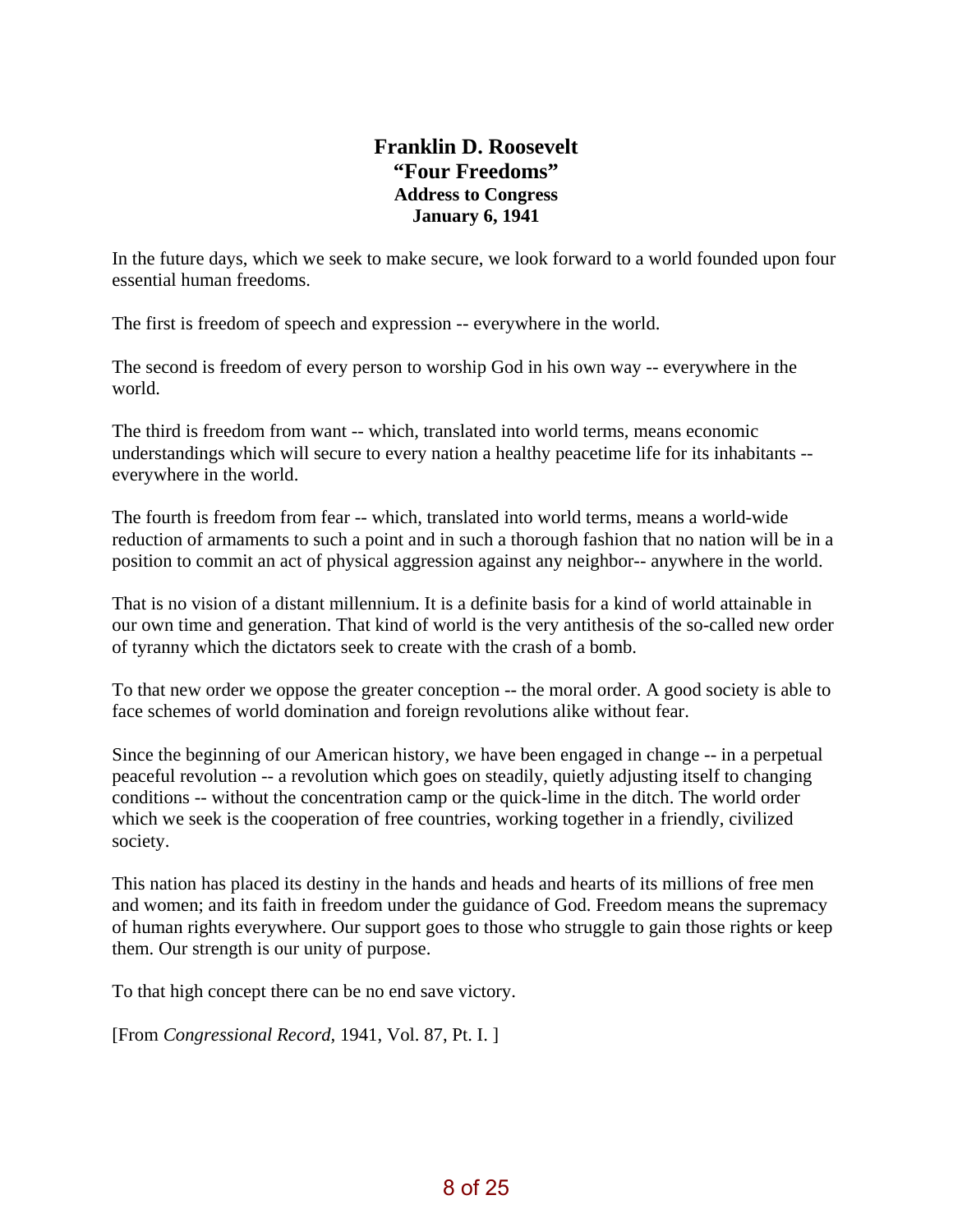## Lyndon Baines Johnson

*The Great Society* Delivered 22 May 1964, Ann Arbor, MI

President Hatcher, Governor Romney, Senators McNamara and Hart, Congressmen Meader and Staebler, and other members of the fine Michigan delegation, members of the graduating class, my fellow Americans:

It is a great pleasure to be here today. This university has been coeducational since 1870, but I do not believe it was on the basis of your accomplishments that a Detroit high school girl said (and I quote), "In choosing a college, you first have to decide whether you want a coeducational school or an educational school." Well, we can find both here at Michigan, although perhaps at different hours. I came out here today very anxious to meet the Michigan student whose father told a friend of mine that his son's education had been a real value. It stopped his mother from bragging about him.

I have come today from the turmoil of your capital to the tranquility of your campus to speak about the future of your country. The purpose of protecting the life of our Nation and preserving the liberty of our citizens is to pursue the happiness of our people. Our success in that pursuit is the test of our success as a Nation.

For a century we labored to settle and to subdue a continent. For half a century we called upon unbounded invention and untiring industry to create an order of plenty for all of our people. The challenge of the next half century is whether we have the wisdom to use that wealth to enrich and elevate our national life, and to advance the quality of our American civilization.

Your imagination and your initiative and your indignation will determine whether we build a society where progress is the servant of our needs, or a society where old values and new visions are buried under unbridled growth. For in your time we have the opportunity to move not only toward the rich society and the powerful society, but upward to the Great Society.

The Great Society rests on abundance and liberty for all. It demands an end to poverty and racial injustice, to which we are totally committed in our time. But that is just the beginning.

The Great Society is a place where every child can find knowledge to enrich his mind and to enlarge his talents. It is a place where leisure is a welcome chance to build and reflect, not a feared cause of boredom and restlessness. It is a place where the city of man serves not only the needs of the body and the demands of commerce but the desire for beauty and the hunger for community. It is a place where man can renew contact with nature. It is a place which honors creation for its own sake and for what is adds to the understanding of the race. It is a place where men are more concerned with the quality of their goals than the quantity of their goods.

But most of all, the Great Society is not a safe harbor, a resting place, a final objective, a finished work. It is a challenge constantly renewed, beckoning us toward a destiny where the meaning of our lives matches the marvelous products of our labor.

So I want to talk to you today about three places where we begin to build the Great Society -- in our cities, in our countryside, and in our classrooms.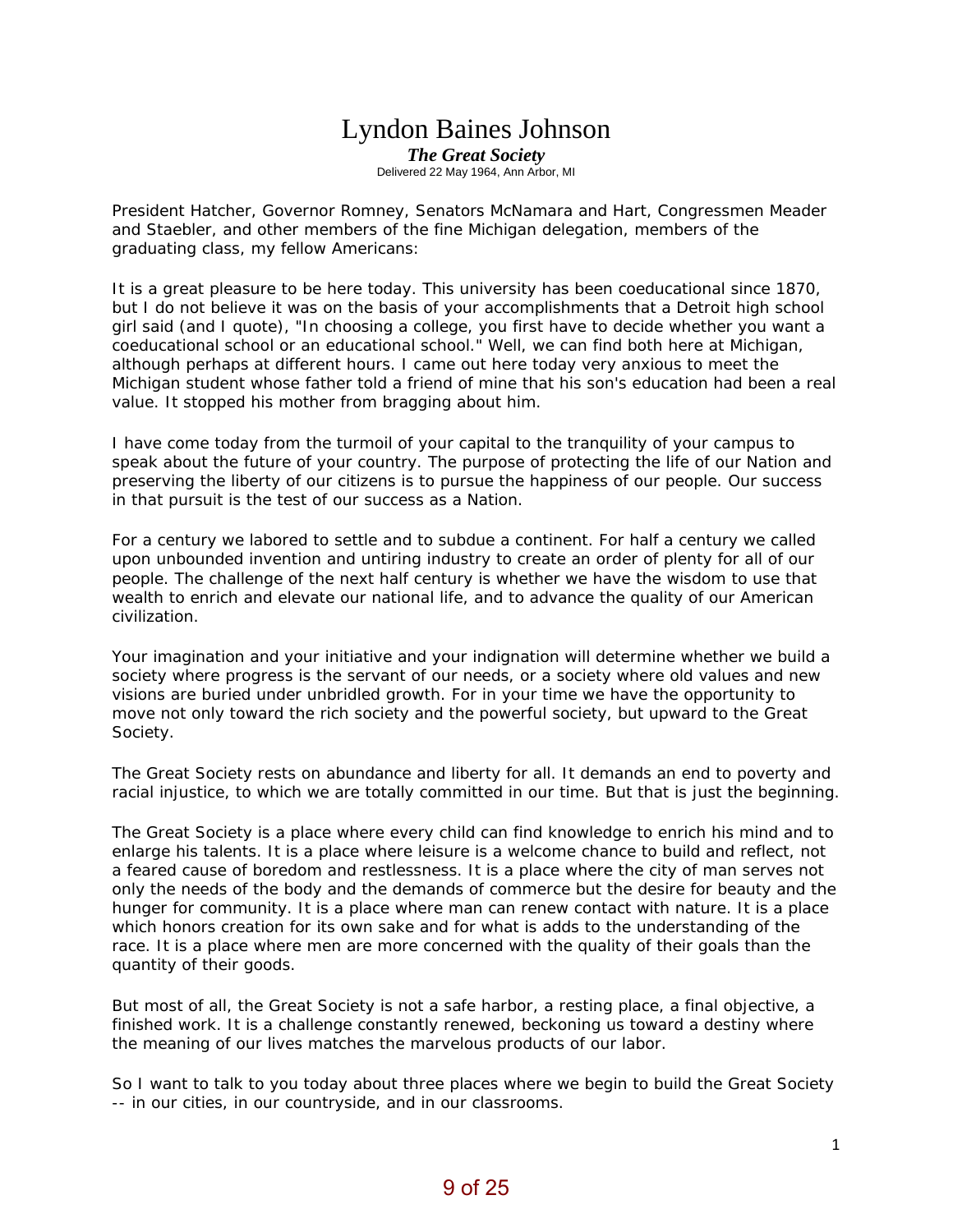Many of you will live to see the day, perhaps 50 years from now, when there will be 400 million Americans -- four-fifths of them in urban areas. In the remainder of this century urban population will double, city land will double, and we will have to build homes and highways and facilities equal to all those built since this country was first settled. So in the next 40 years we must re-build the entire urban United States.

Aristotle said: "Men come together in cities in order to live, but they remain together in order to live the good life." It is harder and harder to live the good life in American cities today. The catalog of ills is long: there is the decay of the centers and the despoiling of the suburbs. There is not enough housing for our people or transportation for our traffic. Open land is vanishing and old landmarks are violated. Worst of all expansion is eroding these precious and time honored values of community with neighbors and communion with nature. The loss of these values breeds loneliness and boredom and indifference.

And our society will never be great until our cities are great. Today the frontier of imagination and innovation is inside those cities and not beyond their borders. New experiments are already going on. It will be the task of your generation to make the American city a place where future generations will come, not only to live, but to live the good life. And I understand that if I stayed here tonight I would see that Michigan students are really doing their best to live the good life.

This is the place where the Peace Corps was started.

It is inspiring to see how all of you, while you are in this country, are trying so hard to live at the level of the people.

A second place where we begin to build the Great Society is in our countryside. We have always prided ourselves on being not only America the strong and America the free, but America the beautiful. Today that beauty is in danger. The water we drink, the food we eat, the very air that we breathe, are threatened with pollution. Our parks are overcrowded, our seashores overburdened. Green fields and dense forests are disappearing.

A few years ago we were greatly concerned about the "Ugly American." Today we must act to prevent an ugly America.

For once the battle is lost, once our natural splendor is destroyed, it can never be recaptured. And once man can no longer walk with beauty or wonder at nature his spirit will wither and his sustenance be wasted.

A third place to build the Great Society is in the classrooms of America. There your children's lives will be shaped. Our society will not be great until every young mind is set free to scan the farthest reaches of thought and imagination. We are still far from that goal. Today, 8 million adult Americans, more than the entire population of Michigan, have not finished 5 years of school. Nearly 20 million have not finished 8 years of school. Nearly 54 million -- more than one quarter of all America -- have not even finished high school.

Each year more than 100,000 high school graduates, with proved ability, do not enter college because they cannot afford it. And if we cannot educate today's youth, what will we do in 1970 when elementary school enrollment will be 5 million greater than 1960? And high school enrollment will rise by 5 million. And college enrollment will increase by more than 3 million.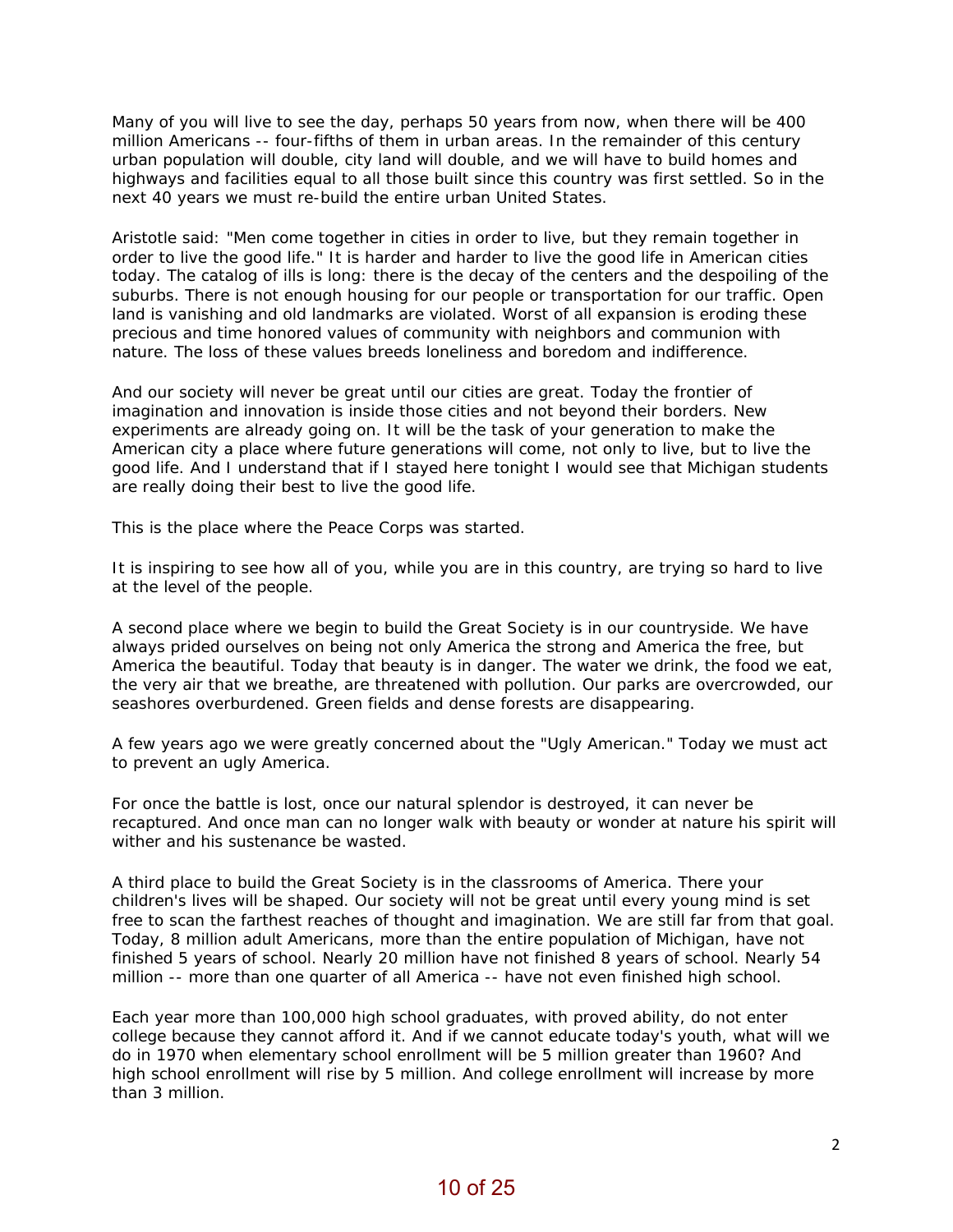In many places, classrooms are overcrowded and curricula are outdated. Most of our qualified teachers are underpaid and many of our paid teachers are unqualified. So we must give every child a place to sit and a teacher to learn from. Poverty must not be a bar to learning, and learning must offer an escape from poverty.

But more classrooms and more teachers are not enough. We must seek an educational system which grows in excellence as it grows in size. This means better training for our teachers. It means preparing youth to enjoy their hours of leisure as well as their hours of labor. It means exploring new techniques of teaching, to find new ways to stimulate the love of learning and the capacity for creation.

These are three of the central issues of the Great Society. While our Government has many programs directed at those issues, I do not pretend that we have the full answer to those problems. But I do promise this: We are going to assemble the best thought and the broadest knowledge from all over the world to find those answers for America.

I intend to establish working groups to prepare a series of White House conferences and meetings -- on the cities, on natural beauty, on the quality of education, and on other emerging challenges. And from these meetings and from this inspiration and from these studies we will begin to set our course toward the Great Society.

The solution to these problems does not rest on a massive program in Washington, nor can it rely solely on the strained resources of local authority. They require us to create new concepts of cooperation, a creative federalism, between the National Capital and the leaders of local communities.

Woodrow Wilson once wrote: "Every man sent out from his university should be a man of his Nation as well as a man of his time."

Within your lifetime powerful forces, already loosed, will take us toward a way of life beyond the realm of our experience, almost beyond the bounds of our imagination.

For better or for worse, your generation has been appointed by history to deal with those problems and to lead America toward a new age. You have the chance never before afforded to any people in any age. You can help build a society where the demands of morality, and the needs of the spirit, can be realized in the life of the Nation.

So, will you join in the battle to give every citizen the full equality which God enjoins and the law requires, whatever his belief, or race, or the color of his skin?

Will you join in the battle to give every citizen an escape from the crushing weight of poverty?

Will you join in the battle to make it possible for all nations to live in enduring peace -- as neighbors and not as mortal enemies?

Will you join in the battle to build the Great Society, to prove that our material progress is only the foundation on which we will build a richer life of mind and spirit?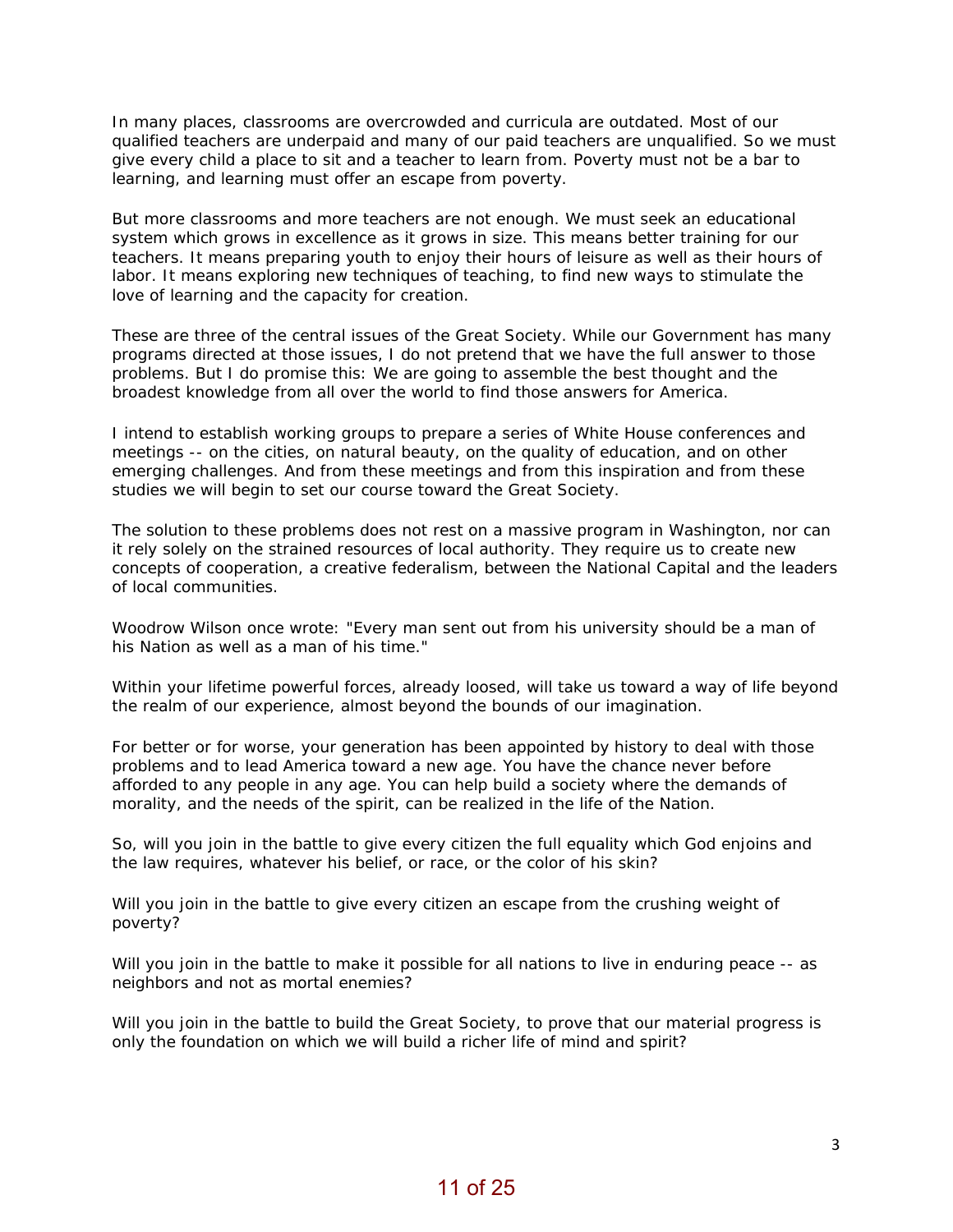There are those timid souls that say this battle cannot be won; that we are condemned to a soulless wealth. I do not agree. We have the power to shape the civilization that we want. But we need your will and your labor and your hearts, if we are to build that kind of society.

Those who came to this land sought to build more than just a new country. They sought a new world. So I have come here today to your campus to say that you can make their vision our reality. So let us from this moment begin our work so that in the future men will look back and say: It was then, after a long and weary way, that man turned the exploits of his genius to the full enrichment of his life.

Thank you. Good-bye.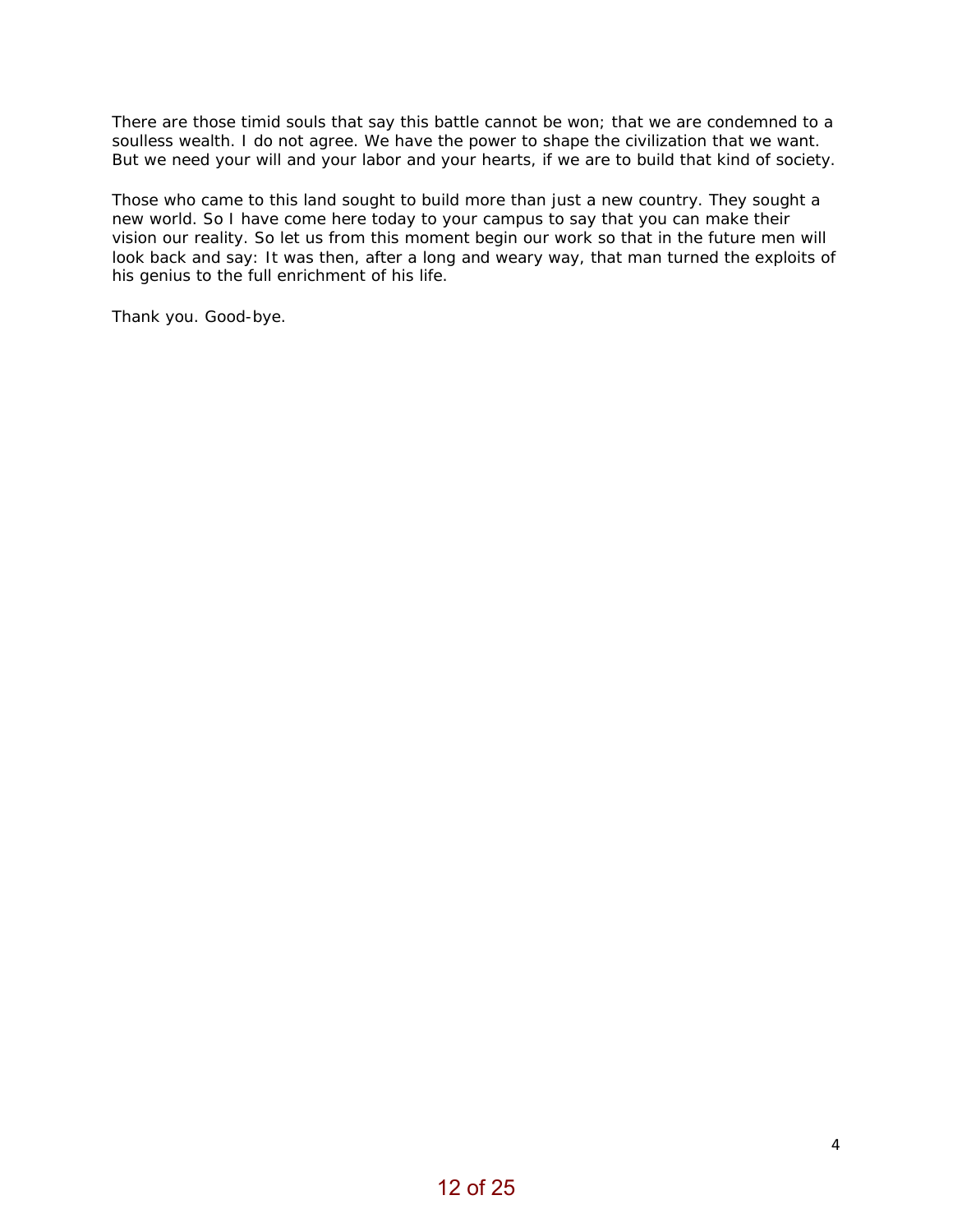#### Ronald Reagan *A Time for Choosing*

Delivered 27 October 1964, Los Angeles, CA

Thank you and good evening. The sponsor has been identified, but unlike most television programs, the performer hasn't been provided with a script. As a matter of fact, I have been permitted to choose my own words and discuss my own ideas regarding the choice that we face in the next few weeks.

I have spent most of my life as a Democrat. I recently have seen fit to follow another course. I believe that the issues confronting us cross party lines. Now, one side in this campaign has been telling us that the issues of this election are the maintenance of peace and prosperity. The line has been used, "We've never had it so good."

But I have an uncomfortable feeling that this prosperity isn't something on which we can base our hopes for the future. No nation in history has ever survived a tax burden that reached a third of its national income. Today, 37 cents out of every dollar earned in this country is the tax collectors share, and yet our government continues to spend 17 million dollars a day more than the government takes in. We haven't balanced our budget 28 out of the last 34 years. We've raised our debt limit three times in the last twelve months, and now our national debt is one and a half times bigger than all the combined debts of all the nations of the world. We have 15 billion dollars in gold in our treasury; we don't own an ounce. Foreign dollar claims are 27.3 billion dollars. And we've just had announced that the dollar of 1939 will now purchase 45 cents in its total value.

As for the peace that we would preserve, I wonder who among us would like to approach the wife or mother whose husband or son has died in South Vietnam and ask them if they think this is a peace that should be maintained indefinitely. Do they mean peace, or do they mean we just want to be left in peace? There can be no real peace while one American is dying some place in the world for the rest of us.

We're at war with the most dangerous enemy that has ever faced mankind in his long climb from the swamp to the stars, and it's been said if we lose that war, and in so doing lose this way of freedom of ours, history will record with the greatest astonishment that those who had the most to lose did the least to prevent its happening. Well I think it's time we ask ourselves if we still know the freedoms that were intended for us by the Founding Fathers.

Not too long ago, two friends of mine were talking to a Cuban refugee, a businessman who had escaped from Castro, and in the midst of his story one of my friends turned to the other and said, "We don't know how lucky we are." And the Cuban stopped and said, "How lucky you are? I had someplace to escape to." And in that sentence he told us the entire story. If we lose freedom here, there's no place to escape to. This is the last stand on earth.

And this idea that government is beholden to the people, that it has no other source of power except the sovereign people, is still the newest and the most unique idea in all the long history of man's relation to man.

This is the issue of this election: whether we believe in our capacity for self government or whether we abandon the American revolution and confess that a little intellectual elite in a far distant capitol can plan our lives for us better than we can plan them ourselves.

You and I are told increasingly we have to choose between a left or right. Well I'd like to suggest there is no such thing as a left or right. There's only an up or down: [up] man's old aged dream, the ultimate in individual freedom consistent with law and order, or down to the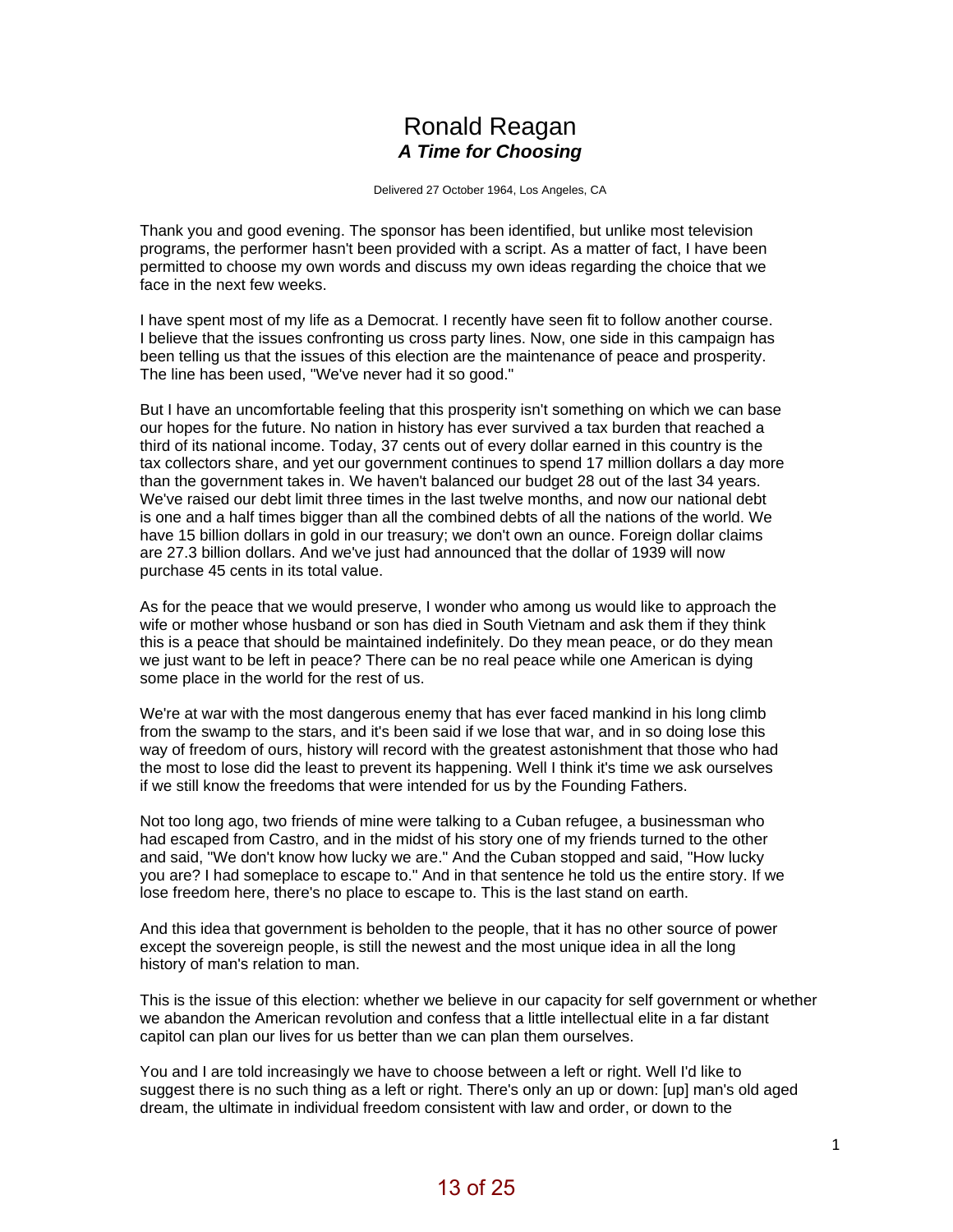ant heap of totalitarianism. And regardless of their sincerity, their humanitarian motives, those who would trade our freedom for security have embarked on this downward course.

In this vote harvesting time, they use terms like the "Great Society," or as we were told a few days ago by the President, we must accept a greater government activity in the affairs of the people. But they've been a little more explicit in the past and among themselves; and all of the things I now will quote have appeared in print. These are not Republican accusations. For example, they have voices that say, "The cold war will end through our acceptance of a not undemocratic socialism." Another voice says, "The profit motive has become outmoded. It must be replaced by the incentives of the welfare state." Or, "Our traditional system of individual freedom is incapable of solving the complex problems of the 20th century." Senator Fulbright has said at Stanford University that the Constitution is outmoded. He referred to the President as "our moral teacher and our leader," and he says he is "hobbled in his task by the restrictions of power imposed on him by this antiquated document." He must "be freed," so that he "can do for us" what he knows "is best." And Senator Clark of Pennsylvania, another articulate spokesman, defines liberalism as "meeting the material needs of the masses through the full power of centralized government."

Well, I, for one, resent it when a representative of the people refers to you and me, the free men and women of this country, as "the masses." This is a term we haven't applied to ourselves in America. But beyond that, "the full power of centralized government" this was the very thing the Founding Fathers sought to minimize.

They knew that governments don't control things. A government can't control the economy without controlling people. And they know when a government sets out to do that, it must use force and coercion to achieve its purpose. They also knew, those Founding Fathers, that outside of its legitimate functions, government does nothing as well or as economically as the private sector of the economy.

Now, we have no better example of this than government's involvement in the farm economy over the last 30 years. Since 1955, the cost of this program has nearly doubled. One fourth of farming in America is responsible for 85% of the farm surplus. Three fourths of farming is out on the free market and has known a 21% increase in the per capita consumption of all its

produce. You see, that one fourth of farming that's regulated and controlled by the federal government. In the last three years we've spent 43 dollars in the feed grain program for every dollar bushel of corn we don't grow.

Senator Humphrey last week charged that Barry Goldwater, as President, would seek to eliminate farmers. He should do his homework a little better, because he'll find out that we've had a decline of 5 million in the farm population under these government programs. He'll also find that the Democratic administration has sought to get from Congress [an] extension of the farm program to include that three fourths that is now free. He'll find that they've also asked for the right to imprison farmers who wouldn't keep books as prescribed by the federal government. The Secretary of Agriculture asked for the right to seize farms through condemnation and resell them to other individuals. And contained in that same program was a provision that would have allowed the federal government to remove 2 million farmers from the soil.

At the same time, there's been an increase in the Department of Agriculture employees. There's now one for every 30 farms in the United States, and still they can't tell us how 66 shiploads of grain headed for Austria disappeared without a trace and Billie Sol Estes never left shore.

Every responsible farmer and farm organization has repeatedly asked the government to free the farm economy, but how are farmers to know what's best for them? The wheat farmers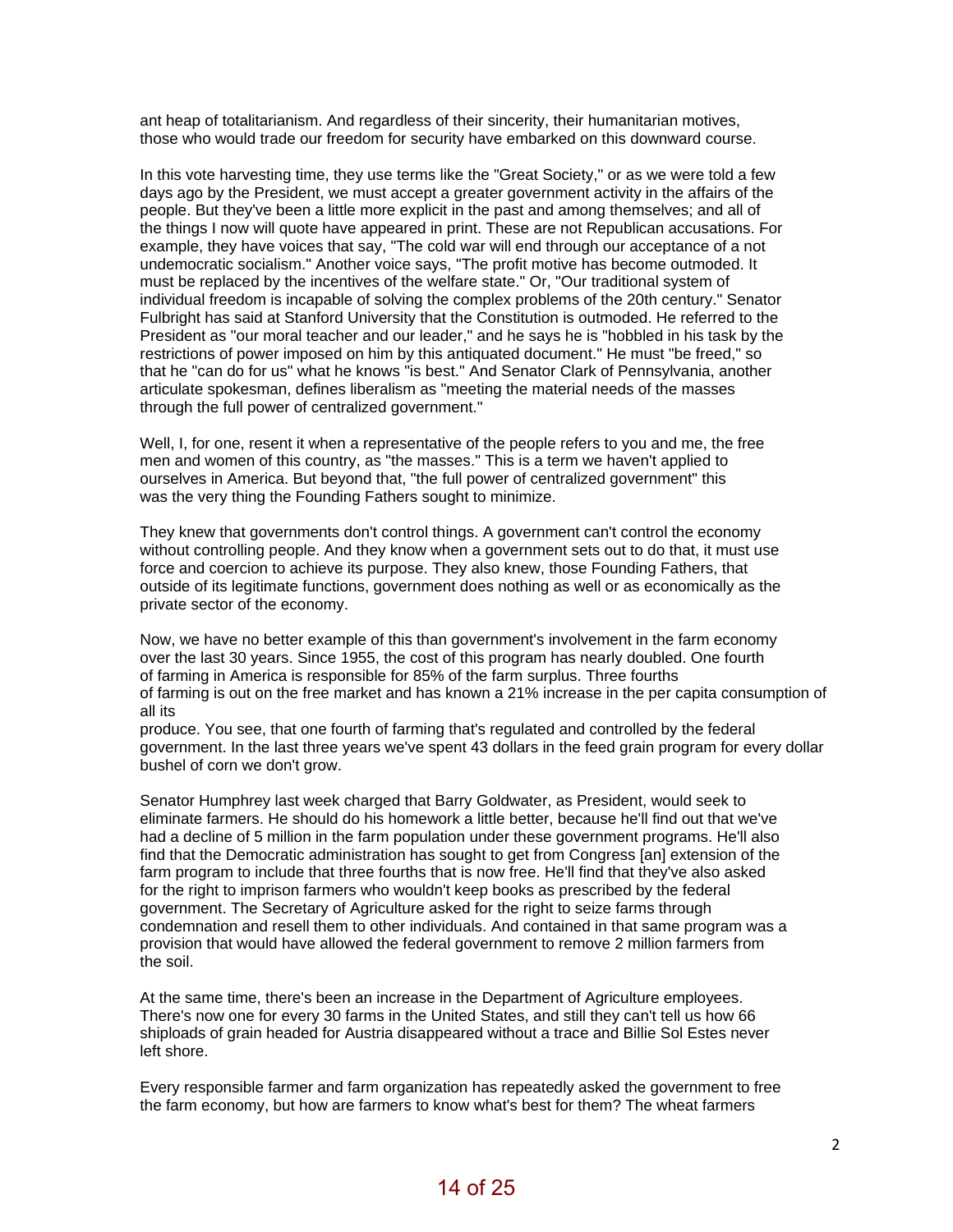voted against a wheat program. The government passed it anyway. Now the price of bread goes up; the price of wheat to the farmer goes down.

Meanwhile, back in the city, under urban renewal the assault on freedom carries on. Private property rights [are] so diluted that public interest is almost anything a few government planners decide it should be. In a program that takes from the needy and gives to the greedy, we see such spectacles as in Cleveland, Ohio, a million and a half dollar building completed only three years ago must be destroyed to make way for what government officials call a "more compatible use of the land."

The President tells us he's now going to start building public housing units in the thousands, where heretofore we've only built them in the hundreds. But FHA [Federal Housing Authority] and the Veterans Administration tell us they have 120,000 housing units they've taken back through mortgage foreclosure.

For three decades, we've sought to solve the problems of unemployment through government planning, and the more the plans fail, the more the planners plan. The latest is the Area Redevelopment Agency.

They've just declared Rice County, Kansas, a depressed area. Rice County, Kansas, has two hundred oil wells, and the 14,000 people there have over 30 million dollars on deposit in personal savings in their banks. And when the government tells you you're depressed, lie down and be depressed.

We have so many people who can't see a fat man standing beside a thin one without coming to the conclusion the fat man got that way by taking advantage of the thin one. So they're going to solve all the problems of human misery through government and government planning. Well, now, if government planning and welfare had the answer and they've had almost 30 years of it shouldn't we expect government to read the score to us once in a while? Shouldn't they be telling us about the decline each year in the number of people needing help? The reduction in the need for public housing?

But the reverse is true. Each year the need grows greater; the program grows greater. We were told four years ago that 17 million people went to bed hungry each night. Well that was probably true. They were all on a diet. But now we're told that 9.3 million families in this country are poverty stricken on the basis of earning less than 3,000 dollars a year. Welfare spending [is] 10 times greater than in the dark depths of the Depression. We're spending 45 billion dollars on welfare. Now do a little arithmetic, and you'll find that if we divided the 45 billion dollars up equally among those 9 million poor families, we'd be able to give each family 4,600 dollars a year. And this added to their present income should eliminate poverty. Direct aid to the poor, however, is only running only about 600 dollars per family. It would seem that someplace there must be some overhead.

So now we declare "war on poverty," or "You, too, can be a Bobby Baker." Now do they honestly expect us to believe that if we add 1 billion dollars to the 45 billion we're spending, one more program to the 30 odd we have and remember, this new program doesn't replace any, it just duplicates existing programs do they believe that poverty is suddenly going to disappear by magic? Well, in all fairness I should explain there is one part of the new program that isn't duplicated. This is the youth feature. We're now going to solve the dropout problem, juvenile delinquency, by reinstituting something like the old CCC camps [Civilian Conservation Corps], and we're going to put our young people in these camps. But again we do some arithmetic, and we find that we're going to spend each year just on room and board for each young person we help 4,700 dollars a year. We can send them to Harvard for 2,700! Course, don't get me wrong. I'm not suggesting Harvard is the answer to juvenile delinquency.

But seriously, what are we doing to those we seek to help? Not too long ago, a judge called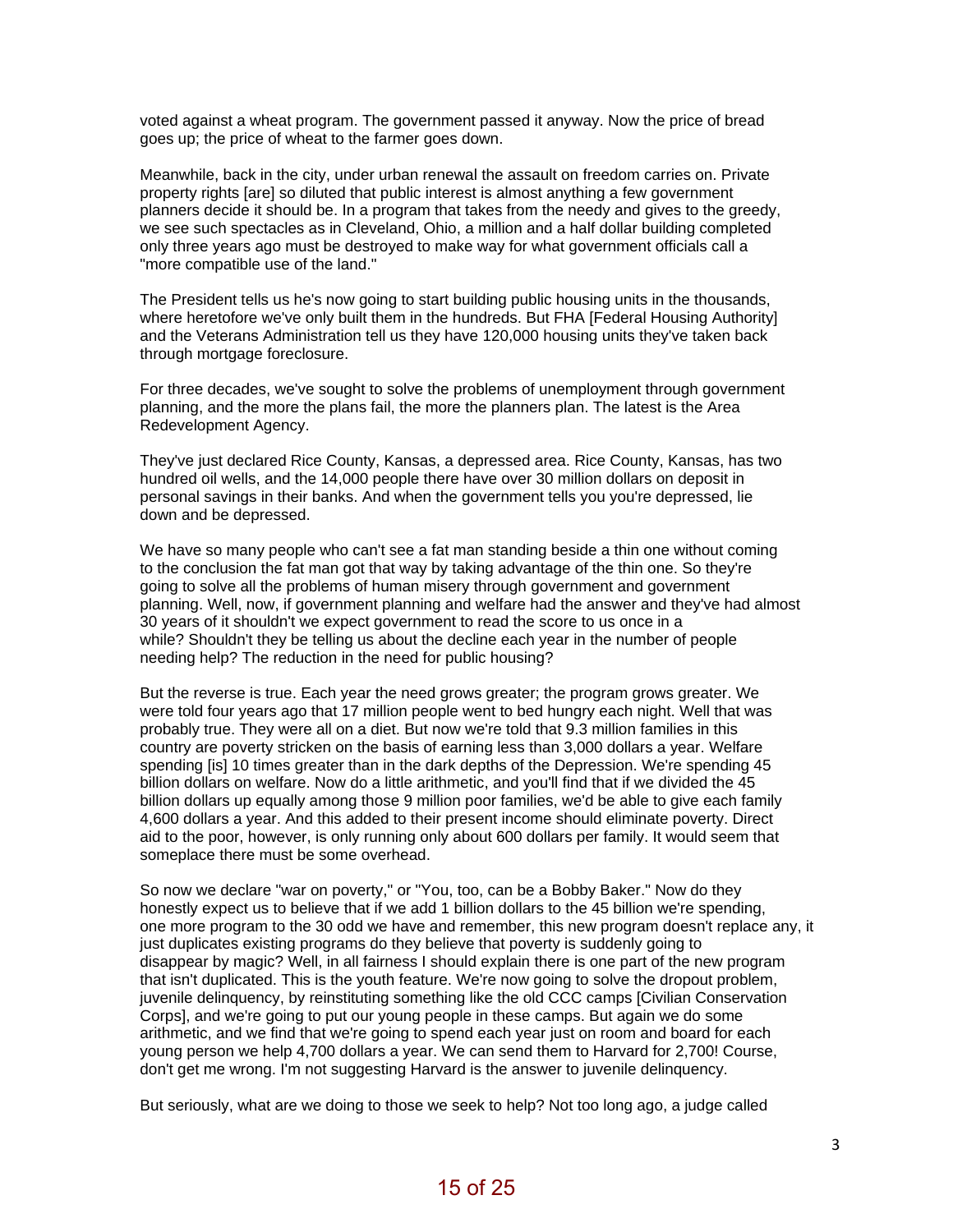me here in Los Angeles. He told me of a young woman who'd come before him for a divorce. She had six children, was pregnant with her seventh. Under his questioning, she revealed her husband was a laborer earning 250 dollars a month. She wanted a divorce to get an 80 dollar raise. She's eligible for 330 dollars a month in the Aid to Dependent Children Program. She got the idea from two women in her neighborhood who'd already done that very thing.

Yet anytime you and I question the schemes of the dogooders, we're denounced as being against their humanitarian goals. They say we're always "against" things we're never "for" anything. Well, the trouble with our liberal friends is not that they're ignorant; it's just that they know so much that isn't so.

Now we're for a provision that destitution should not follow unemployment by reason of old age, and to that end we've accepted Social Security as a step toward meeting the problem. But we're against those entrusted with this program when they practice deception regarding its fiscal shortcomings, when they charge that any criticism of the program means that we want to end payments to those people who depend on them for a livelihood. They've called it "insurance" to us in a hundred million pieces of literature. But then they appeared before the Supreme Court and they testified it was a welfare program. They only use the term "insurance" to sell it to the people. And they said Social Security dues are a tax for the general use of the government, and the government has used that tax. There is no fund, because Robert Byers, the actuarial head, appeared before a congressional committee and admitted that Social Security as of this moment is 298 billion dollars in the hole. But he said there should be no cause for worry because as long as they have the power to tax, they could always take away from the people whatever they needed to bail them out of trouble. And they're doing just that.

A young man, 21 years of age, working at an average salary his Social Security contribution would, in the open market, buy him an insurance policy that would guarantee 220 dollars a month at age 65. The government promises 127. He could live it up until he's 31 and then take out a policy that would pay more than Social Security. Now are we so lacking in business sense that we can't put this program on a sound basis, so that people who do require those payments will find they can get them when they're due that the cupboard isn't bare? Barry Goldwater thinks we can.

At the same time, can't we introduce voluntary features that would permit a citizen who can do better on his own to be excused upon presentation of evidence that he had made provision for the nonearning years? Should we not allow a widow with children to work, and not lose the benefits supposedly paid for by her deceased husband? Shouldn't you and I be allowed to declare who our beneficiaries will be under this program, which we cannot do? I think we're for telling our senior citizens that no one in this country should be denied medical care because of a lack of funds.

But I think we're against forcing all citizens, regardless of need, into a compulsory government program, especially when we have such examples, as was announced last week, when France admitted that their Medicare program is now bankrupt. They've come to the end of the road.

In addition, was Barry Goldwater so irresponsible when he suggested that our government give up its program of deliberate, planned inflation, so that when you do get your Social Security pension, a dollar will buy a dollar's worth, and not 45 cents worth?

I think we're for an international organization, where the nations of the world can seek peace.

But I think we're against subordinating American interests to an organization that has become so structurally unsound that today you can muster a two thirds vote on the floor of the General Assembly among nations that represent less than 10 percent of the world's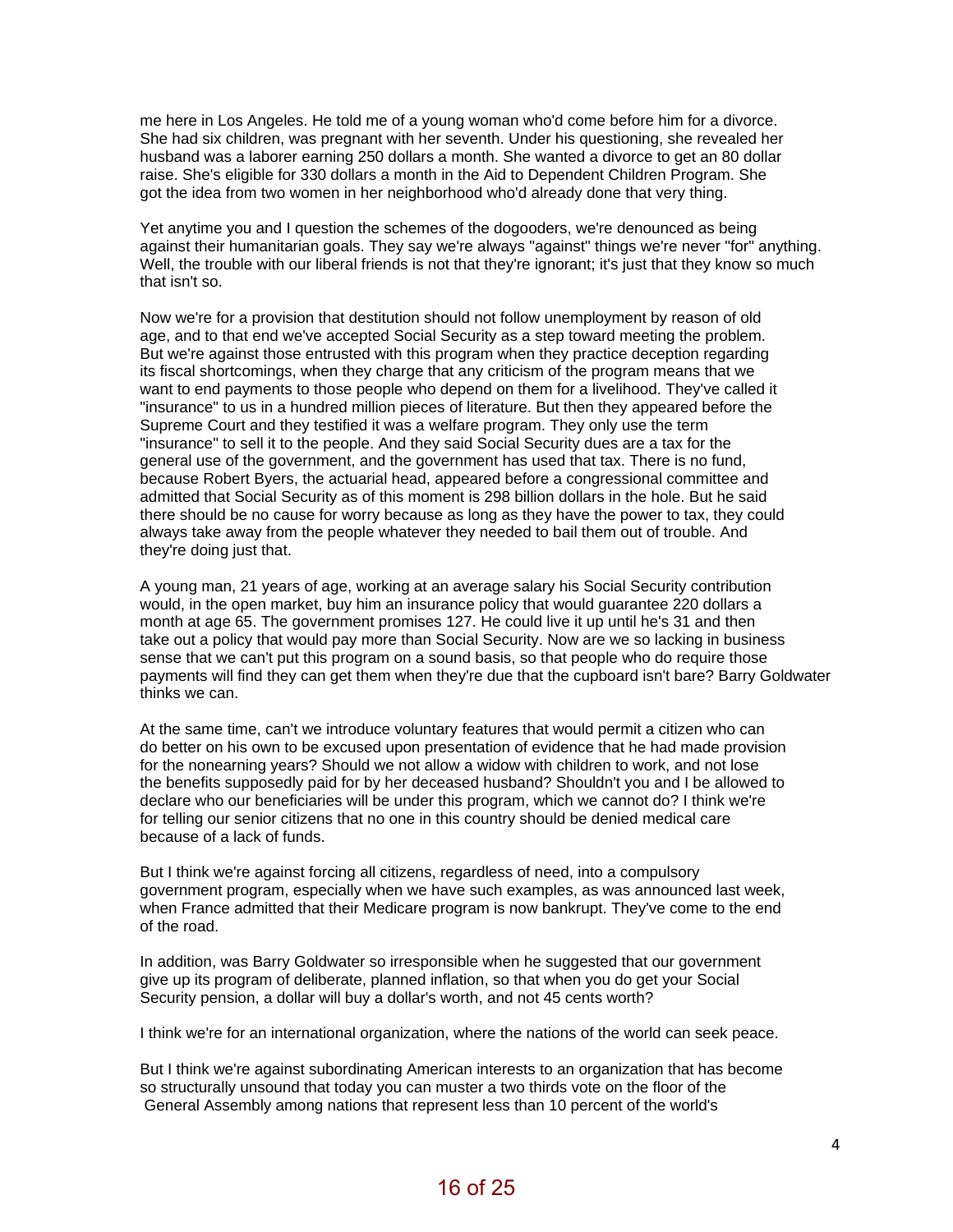population. I think we're against the hypocrisy of assailing our allies because here and there they cling to a colony, while we engage in a conspiracy of silence and never open our mouths about the millions of people enslaved in the Soviet colonies in the satellite nations. I think we're for aiding our allies by sharing of our material blessings with those nations which share in our fundamental beliefs, but we're against doling out money government to government, creating bureaucracy, if not socialism, all over the world. We set out to help 19 countries. We're helping 107. We've spent 146 billion dollars. With that money, we bought a 2 million dollar yacht for Haile Selassie. We bought dress suits for Greek undertakers, extra wives for Kenya[n] government officials. We bought a thousand TV sets for a place where they have no electricity. In the last six years, 52 nations have bought 7 billion dollars worth of our gold, and all 52 are receiving foreign aid from this country.

No government ever voluntarily reduces itself in size. So, governments' programs, once launched, never disappear. Actually, a government bureau is the nearest thing to eternal life we'll ever see on this earth.

Federal employees number two and a half million; and federal, state, and local, one out of six of the nation's work force employed by government. These proliferating bureaus with their thousands of regulations have cost us many of our constitutional safeguards. How many of us realize that today federal agents can invade a man's property without a warrant? They can impose a fine without a formal hearing, let alone a trial by jury? And they can seize and sell his property at auction to enforce the payment of that fine. In Chico County, Arkansas, James Wier overplanted his rice allotment. The government obtained a 17,000 dollar judgment. And a U.S. marshal sold his 960 acre farm at auction. The government said it was necessary as a warning to others to make the system work.

Last February 19th at the University of Minnesota, Norman Thomas, six times candidate for President on the Socialist Party ticket, said, "If Barry Goldwater became President, he would stop the advance of socialism in the United States." I think that's exactly what he will do. But as a former Democrat, I can tell you Norman Thomas isn't the only man who has drawn this parallel to socialism with the present administration, because back in 1936, Mr. Democrat himself, Al Smith, the great American, came before the American people and charged that the leadership of his Party was taking the Party of Jefferson, Jackson, and Cleveland down the road under the banners of Marx, Lenin, and Stalin.

And he walked away from his Party, and he never returned til the day he died because To this day, the leadership of that Party has been taking that Party, that honorable Party, down the road in the image of the labor Socialist Party of England.

Now it doesn't require expropriation or confiscation of private property or business to impose socialism on a people. What does it mean whether you hold the deed or the title to your business or property if the government holds the power of life and death over that business or property? And such machinery already exists. The government can find some charge to bring against any concern it chooses to prosecute. Every businessman has his own tale of harassment. Somewhere a perversion has taken place. Our natural, unalienable rights are now considered to be a dispensation of government, and freedom has never been so fragile, so close to slipping from our grasp as it is at this moment.

Our Democratic opponents seem unwilling to debate these issues. They want to make you and I believe that this is a contest between two men that we're to choose just between two personalities.

Well what of this man that they would destroy and in destroying, they would destroy that which he represents, the ideas that you and I hold dear? Is he the brash and shallow and trigger happy man they say he is? Well I've been privileged to know him "when." I knew him long before he ever dreamed of trying for high office, and I can tell you personally I've never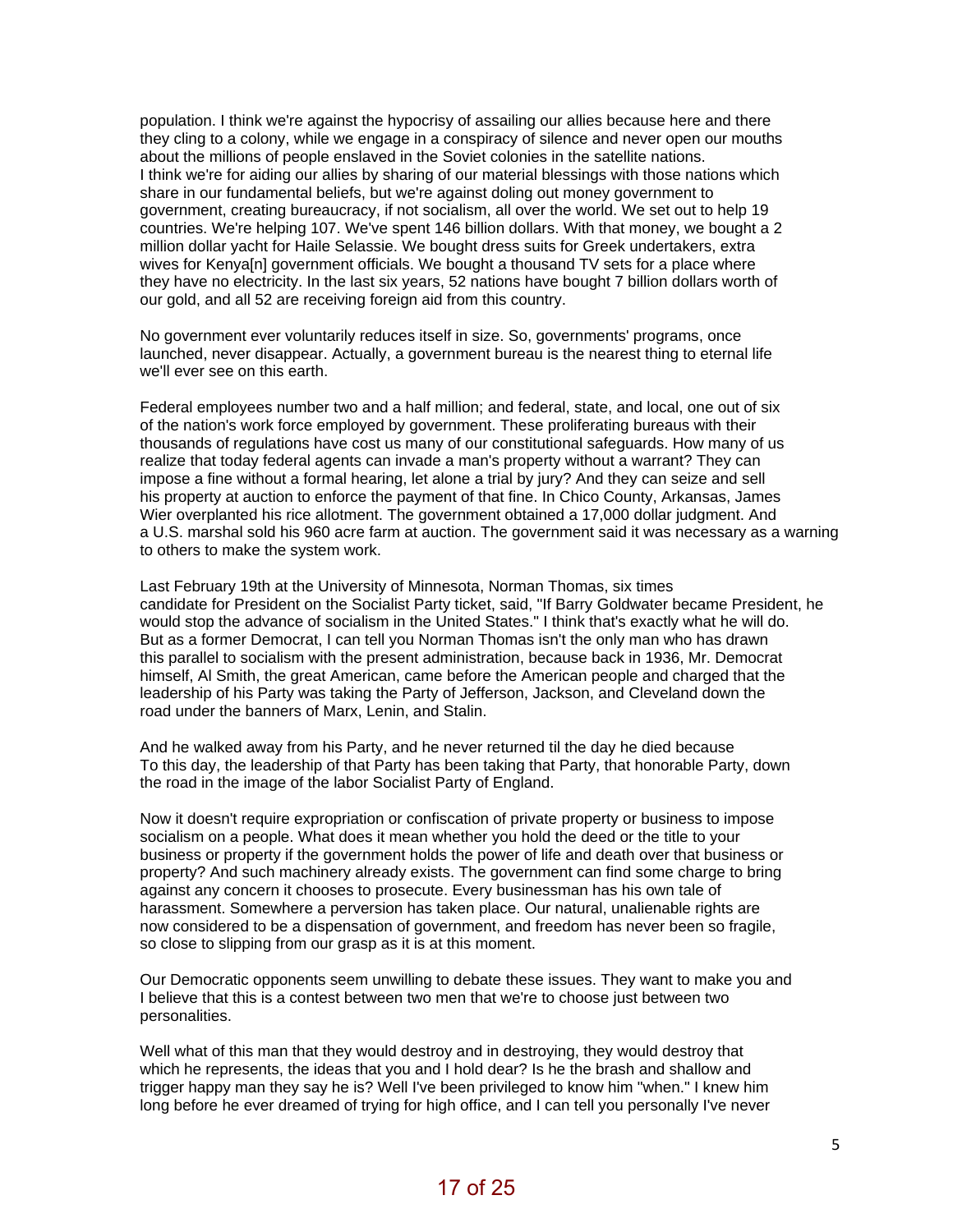known a man in my life I believed so incapable of doing a dishonest or dishonorable thing.

This is a man who, in his own business before he entered politics, instituted a profit sharing plan before unions had ever thought of it. He put in health and medical insurance for all his employees. He took 50 percent of the profits before taxes and set up a retirement program, a pension plan for all his employees. He sent monthly checks for life to an employee who was ill and couldn't work. He provides nursing care for the children of mothers who work in the stores. When Mexico was ravaged by the floods in the Rio Grande, he climbed in his airplane and flew medicine and supplies down there.

An ex GI told me how he met him. It was the week before Christmas during the Korean War, and he was at the Los Angeles airport trying to get a ride home to Arizona for Christmas. And he said that [there were] a lot of servicemen there and no seats available on the planes. And then a voice came over the loudspeaker and said, "Any men in uniform wanting a ride to Arizona, go to runway such and such," and they went down there, and there was a fellow named Barry Goldwater sitting in his plane. Every day in those weeks before Christmas, all day long, he'd load up the plane, fly it to Arizona, fly them to their homes, fly back over to get another load.

During the hectic split second timing of a campaign, this is a man who took time out to sit beside an old friend who was dying of cancer. His campaign managers were understandably impatient, but he said, "There aren't many left who care what happens to her. I'd like her to know I care."

This is a man who said to his 19 year old son, "There is no foundation like the rock of honesty and fairness, and when you begin to build your life on that rock, with the cement of the faith in God that you have, then you have a real start." This is not a man who could carelessly send other people's sons to war. And that is the issue of this campaign that makes all the other problems I've discussed academic, unless we realize we're in a war that must be won.

Those who would trade our freedom for the soup kitchen of the welfare state have told us they have a utopian solution of peace without victory. They call their policy "accommodation." And they say if we'll only avoid any direct confrontation with the enemy, he'll forget his evil ways and learn to love us. All who oppose them are indicted as warmongers. They say we offer simple answers to complex problems. Well, perhaps there is a simple answer not an easy answer but simple: If you and I have the courage to tell our elected officials that we want our national policy based on what we know in our hearts is morally right.

We cannot buy our security, our freedom from the threat of the bomb by committing an immorality so great as saying to a billion human beings now enslaved behind the "Give up your dreams of freedom because to save our own skins, we're willing to make a deal with your slave masters." Alexander Hamilton said, "A nation which can prefer disgrace to danger is prepared for a master, and deserves one." Now let's set the record straight. There's no argument over the choice between peace and war, but there's only one guaranteed way you can have peace and you can have it in the next second surrender.

Admittedly, there's a risk in any course we follow other than this, but every lesson of history tells us that the greater risk lies in appeasement, and this is the specter our well meaning liberal friends refuse to face that their policy of accommodation is appeasement, and it gives no choice between peace and war, only between fight or surrender. If we continue to accommodate, continue to back and retreat, eventually we have to face the final demand the ultimatum. And what then? When Nikita Khrushchev has told his people he knows what our answer will be? He has told them that we're retreating under the pressure of the Cold War, and someday when the time comes to deliver the final ultimatum, our surrender will be voluntary, because by that time we will have been weakened from within spiritually, morally, and economically. He believes this because from our side he's heard voices pleading for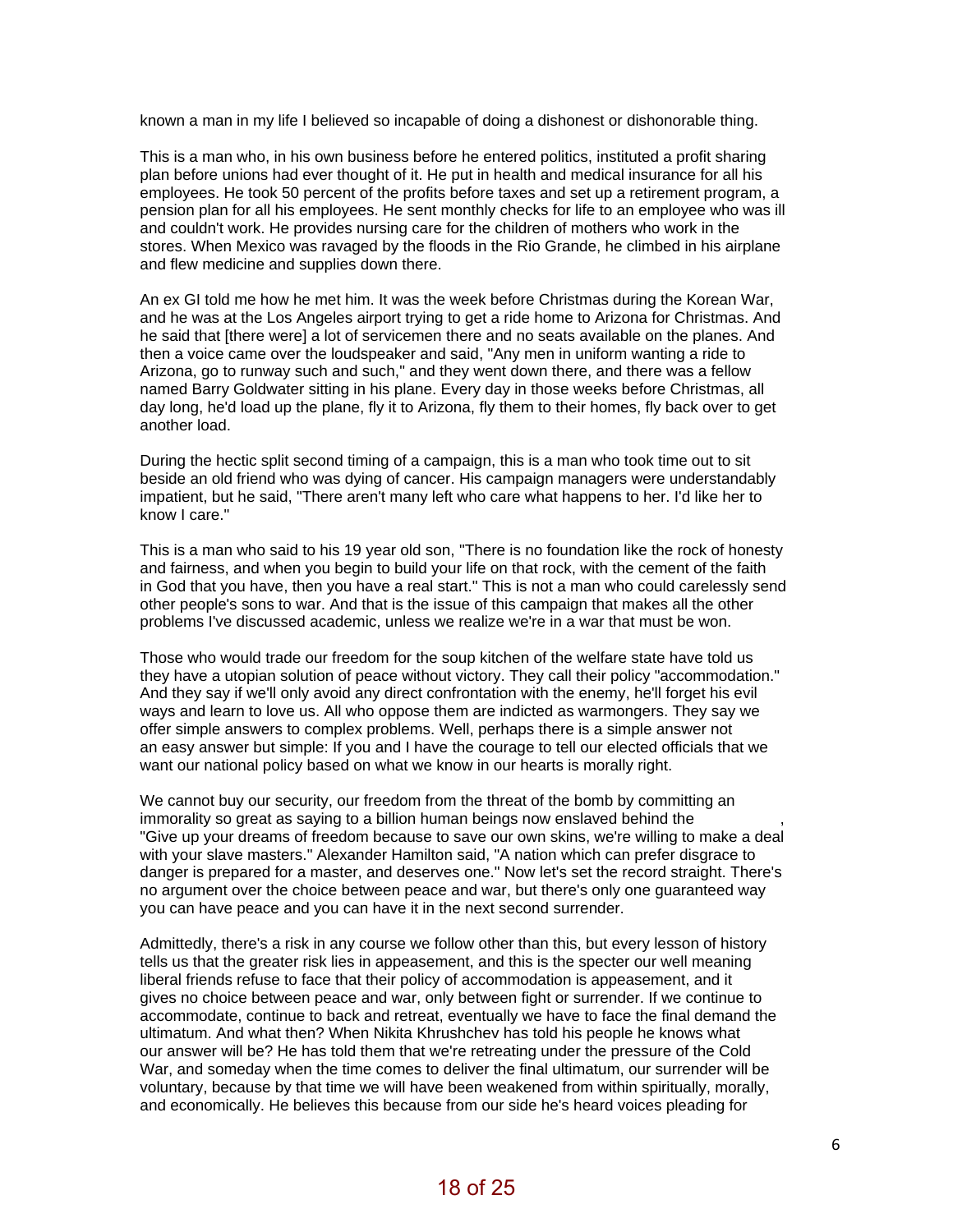"peace at any price" or "better Red than dead," or as one commentator put it, he'd rather "live on his knees than die on his feet." And therein lies the road to war, because those voices don't speak for the rest of us.

You and I know and do not believe that life is so dear and peace so sweet as to be purchased at the price of chains and slavery. If nothing in life is worth dying for, when did this begin just in the face of this enemy? Or should Moses have told the children of Israel to live in slavery under the pharaohs?

Should Christ have refused the cross? Should the patriots at Concord Bridge have thrown down their guns and refused to fire the shot heard 'round the world? The martyrs of history were not fools, and our honored dead who gave their lives to stop the advance of the Nazis didn't die in vain. Where, then, is the road to peace? Well it's a simple answer after all.

You and I have the courage to say to our enemies, "There is a price we will not pay." "There is a point beyond which they must not advance." And this is the meaning in the phrase of Barry Goldwater's "peace through strength." Winston Churchill said, "The destiny of man is not measured by material computations. When great forces are on the move in the world, we learn we're spirits not animals." And he said, "There's something going on in time and space, and beyond time and space, which, whether we like it or not, spells duty."

You and I have a rendezvous with destiny.

We'll preserve for our children this, the last best hope of man on earth, or we'll sentence them to take the last step into a thousand years of darkness.

We will keep in mind and remember that Barry Goldwater has faith in us. He has faith that you and I have the ability and the dignity and the right to make our own decisions and determine our own destiny.

Thank you very much.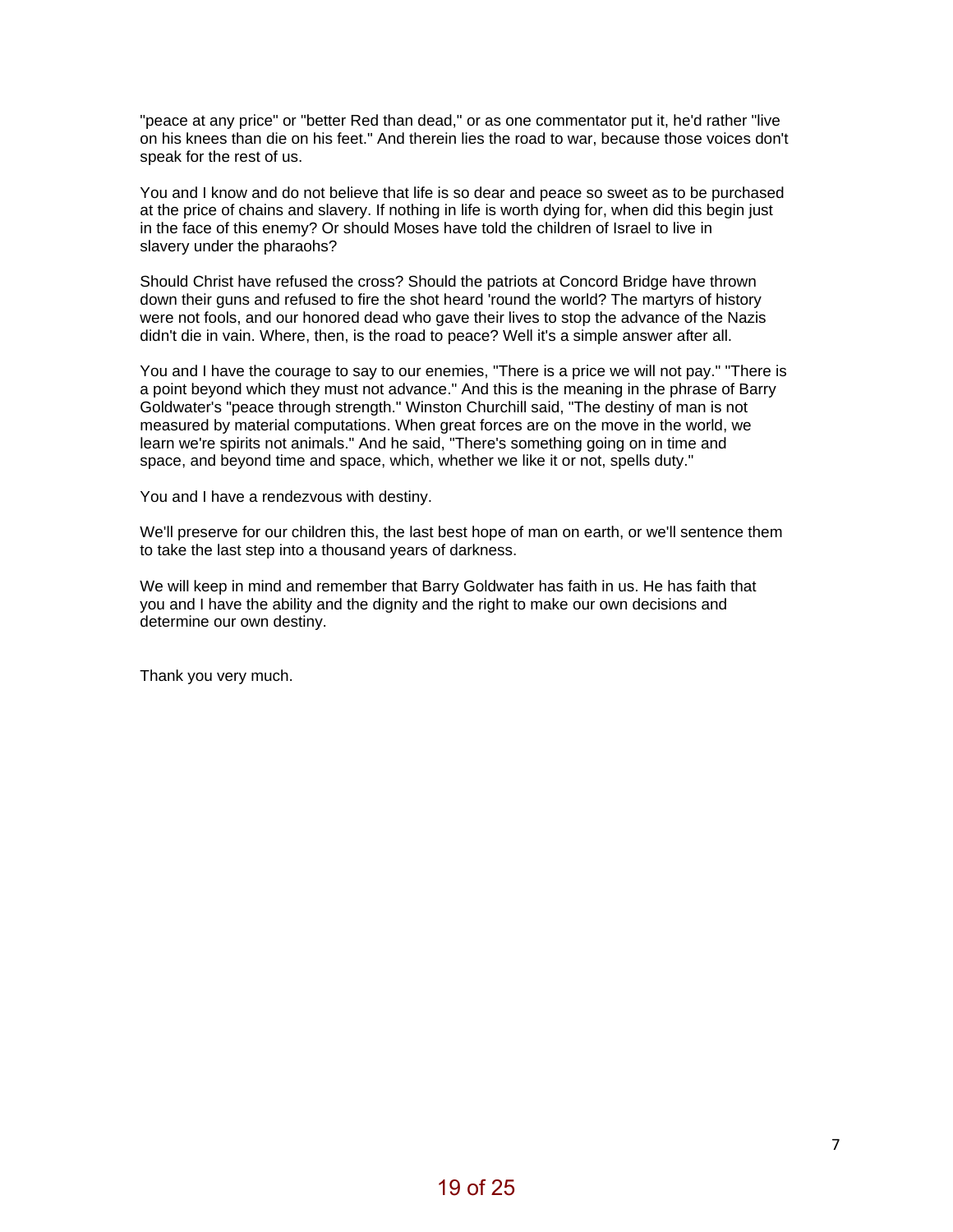#### **Restore States Rights and Public Morality Pat Robertson**

*Yale University Law School, March 25, 1986*

James McGregor Burns wrote a book called *Power to Lead* in which he indicated that we have a serious crisis of leadership among the states. He calls for a restructuring of the constitutional system that has endured for almost 200 years.

At the same time, Senator Robert Dole is bringing before the United States Senate on Thursday a balanced budget amendment to the United States Constitution. If that fails to get the required 2/3 majority needed for approval, there is also a move to call a constitutional convention. That proposal is only two states short of approval. So we may have, in the next couple of years, either a balanced budget amendment or a constitutional convention -- about 200 years after the first one. There are people who predict dire results from such events. Others think it would be a triumph of our republican form of government. But in any event, a convention could open up some kind of a Pandora's box.

#### **What the Authors Had in Mind**

When I was at law school, I studied constitutional law for a whole year. I read a thick book of cases on constitutional law. I did all kinds of research. But I confess to you, I never read the Constitution. I graduated without anybody asking me about that. This past weekend, I set out to remedy that. And, I began to get a feeling of what the framers of the Constitution of the United States intended. I have always assumed that we have a separation of powers -- separate, but essentially equal powers. The legislature was one power, the executive was another power and the judiciary was another, and essentially, they were co-equal. None was supposed to be above or below the other. But as I read this document, I found something entirely different. In terms of just lines and copy and text, there are 255 lines of copy addressing the legislature. There are 114 lines of copy addressing the chief executive and there are 44 lines addressing the court system, the Supreme Court particularly. And as I got more deeply involved in it, I said this looks a great deal like the articles of incorporation for the Christian Broadcasting Network that gave powers to a board of directors, who in turn are able to choose the chief executive who in turn is in charge of the daily business of the operation. But that executive is extremely limited in what he can do. For example, in my organization, I can't appoint a vice president without the permission of the board of directors.

Likewise, the U.S. Constitution says the President of the United States can't appoint anybody unless the Congress approves it. And although he is in charge of the military, the Commander in Chief of the military of the United States, he does not have the power to levy armies. That's given to Congress. He doesn't have the power to raise any money. That's given to the Congress. He doesn't have the power to coin money. That's given to the Congress. He doesn't have the power to set the value of money. That's given to the Congress. In case the president gets out of line, the impeachment power is given to the Congress. This is where our framers intended the seat of power in Washington to be.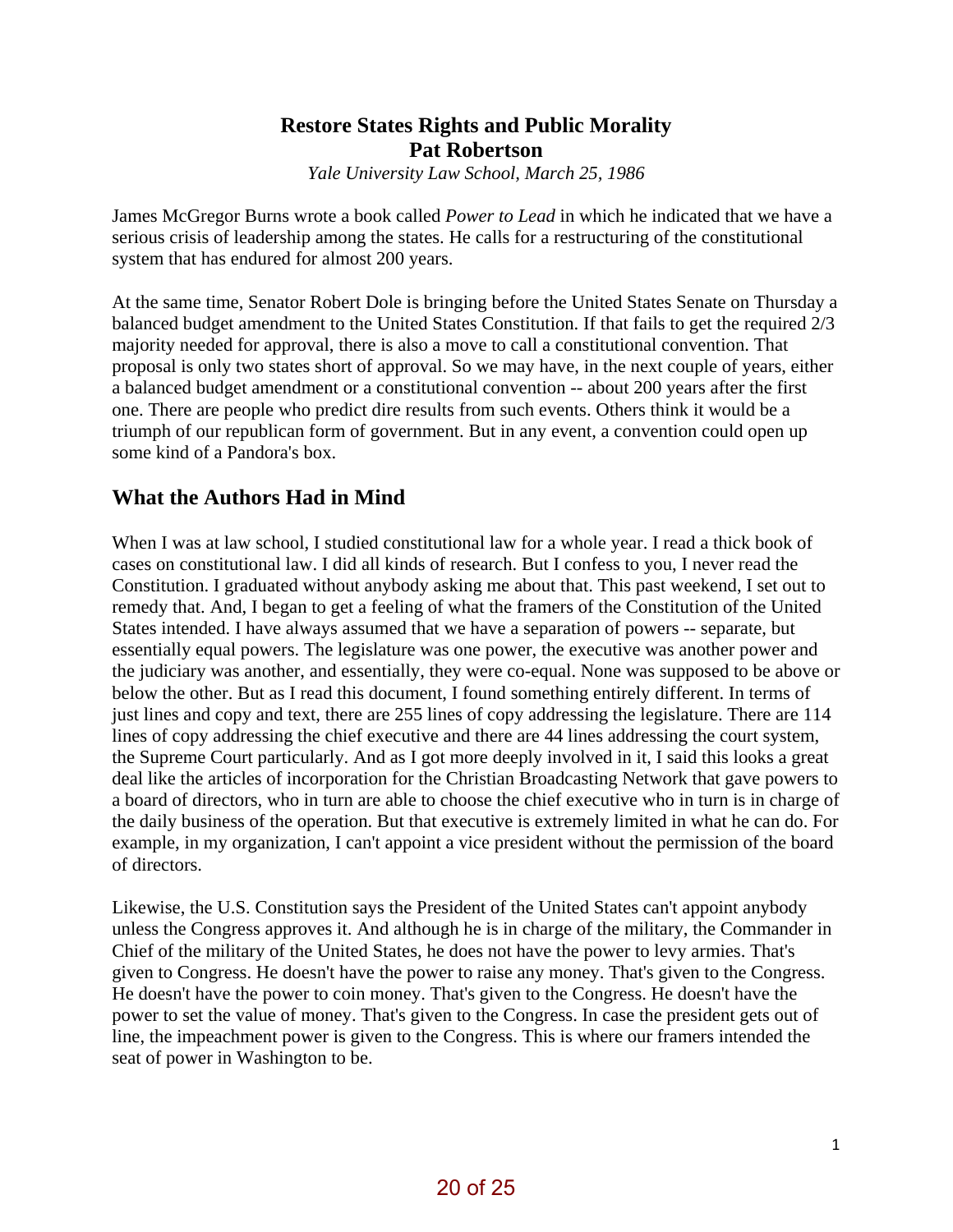#### **Congress Has Lost its Power**

Now I have spoken to Congressmen about their duties and responsibilities and one of them, Congresswoman Millicent Fenwick said, "We just frankly can't trust each other enough to do that." Well, she is no longer in the House of Representatives, but she knew her colleagues better than I do. I believe there has been an abdication of power. The framers gave most of the power to the Congress united. But Congress has lost this power -- a change triggered, perhaps, by the Great Depression when the imperial presidency emerged. In 1932, Franklin Roosevelt, one of the great communicators, learned how to lobby Congress and sometimes go over the heads of congressmen. For his first hundred days in office, the Congress essentially gave Roosevelt almost anything he asked for because of the crisis. And today, there is an incredible centralization of power in Washington in the executive branch of government as opposed to the legislative branch where constitutional framers meant for the power to reside.

During the Watergate era, the power of the executive was diminished. But there has been a resurgence in executive power. I read a recent editorial in *The Wall Street Journal* that said Ronald Reagan should spend a \$100 million on the Contras whether Congress likes it or not because the President is in charge of foreign affairs. But the Constitution gives that power to Congress. And it seems that somewhere down the line, Congress has got to reestablish itself as, in a sense, the leading branch of the government.

Congress also holds power with respect to the judicial branch of government. Congress had the power to establish all the interior courts in the United States. The judges of the Supreme Court system were given a designated number of cases that they could deal with, and the Congress had the power to impeach the justices. The justices were not to serve for life, they were to serve for good behavior. Congress has the privilege under the Constitution to establish the appellate jurisdiction of the Supreme Court which means they can determine essentially the category of certain cases that will come up to the court on review. Congress has the power by a simple majority vote to contract the number of Supreme Court justices or expand it because they have done so on several occasions in the history of the United States. Congress today could expand the Supreme Court to 12 members. That's all they would have to do, a simple majority. So Congress was envisioned as a repository of vast power by the authors of the Constitution.

#### **Power Shifts to Supreme Court**

Now, we have seen in our day, the power shift first from Congress to the Presidency, and then under Chief Justice Earl Warren, it moved over to the Supreme Court. And in today's world, the Supreme Court has taken a power, in my view, which the Constitution never gave it. Here are a few of the statements of some of the framers of our government and those who were involved in the presidency in the early days of our nation. I think it is very significant in terms of what these people intended our government to look like.

Thomas Jefferson, 1820, Sept. 28. Letter to William Jarvis. He said, "You seem to consider the judges as the ultimate arbiters of all Constitutional questions, a very dangerous doctrine indeed, and one which would place us under the despotism of an oligarchy. The Constitution has erected no such single tribune, knowing that whatever hands confided with the corruptions of time and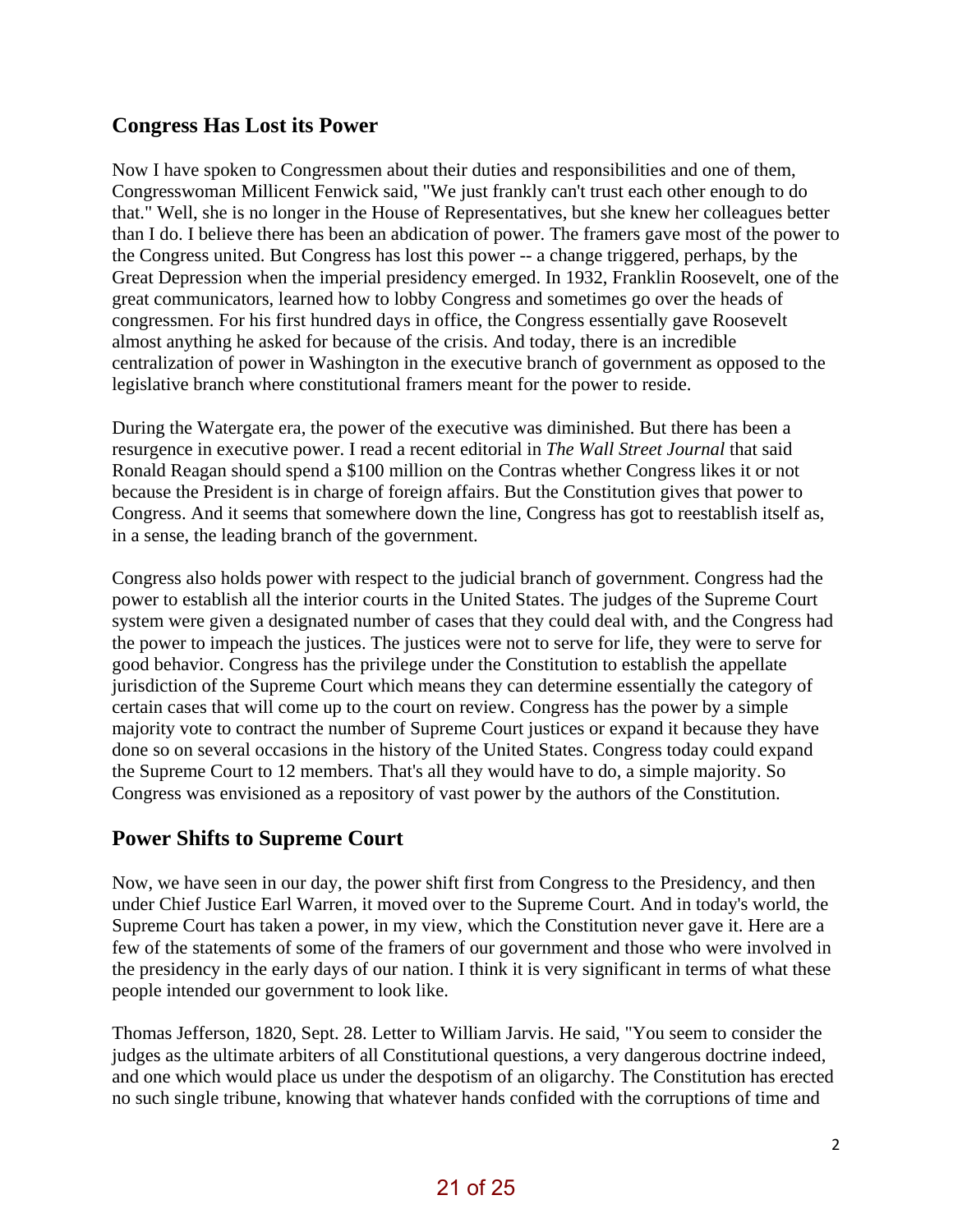party, its members would become despots. It has more wisely made all the departments coequal and co-sovereign within themselves..."

**James Madison, 1788. He wrote that in the state constitutions, and, indeed, in the federal one also, no provision is made for the case of a disagreement in expounding the laws; and as the courts are generally the last in making the decision, it results to them by refusing or not refusing to execute a law to stamp it with its final character. This makes the judiciary department paramount in fact to the legislature which was never intended and can never be proper.** 

**Abraham Lincoln at his first Inaugural March 4, 1861. He said, "I do not forget the position assumed by some that Constitutional questions are to be decided by the Supreme Court. Nor do I deny that such decisions must be binding in any cases of the parties to the suit as to the object of that suit...(but) if the policy of the government upon vital questions affecting the whole people is to be irrevocably fixed by decisions of the Supreme Court, the instant they remain an ordinary litigation between parties in personal actions, the people will have ceased to be their own rulers having to that extent practically resigned their government into the hands of that eminent tribunal."** 

#### **An Unelected Oligarchy**

Now that's precisely what happens in a case. If two parties go to law, you and I must be their attorneys or relinquish standing in that case. We have no voice in it. We have no ability to discuss it. It is not open to public debate. We cannot vote on it. Our legislators can't vote. Our Congressmen can't vote. But that case works its way up through the federal system. As Lincoln says, "if that dispute between two parties is settled by the Supreme Court, is that irrevocably then the supreme law of the land?" Well the Constitution is very clear that it should be no such thing. The supreme law of the land would be the constitution, laws made under the constitution, treaties, etc. But the Supreme Court, regretfully, in our lifetime, has excelled at making by its own decisions what is called the supreme law of the land. And that was never intended. It was warned against. This doctrine of judicial review, started innocently in the early Marbury vs. Madison case, little by little is working its way through the system, until in our day and age, the Supreme Court has become essentially an unelected oligarchy of five people, who, as Lincoln said, "have taken away the liberties of hundreds of people."

Let's look again at the constitution's intent to empower the legislature. With Congress holding such power, the states got nervous. They reasoned that relinquishing so much power to the Congress threatened state sovereignty. After all, this is a United States of America. It is not one vast democracy of homogeneous people. It is Maryland. It is Connecticut. It is Massachusetts. It is New York. These are separate states. So the Constitution was enhanced by the Bill of Rights. The first point in the Bill of Rights, the First Amendment to the Constitution, said "Congress shall pass no law respecting the establishment of religion or prohibiting the free exercise thereof." There were certain states at that time that had established religions. Massachusetts was a case in point. They had a state religion. And they didn't want this enormously powerful Congress to superimpose a religious system on their state system. To guarantee the states retained critical rights, the tenth amendment said, "All the power that is not expressly delegated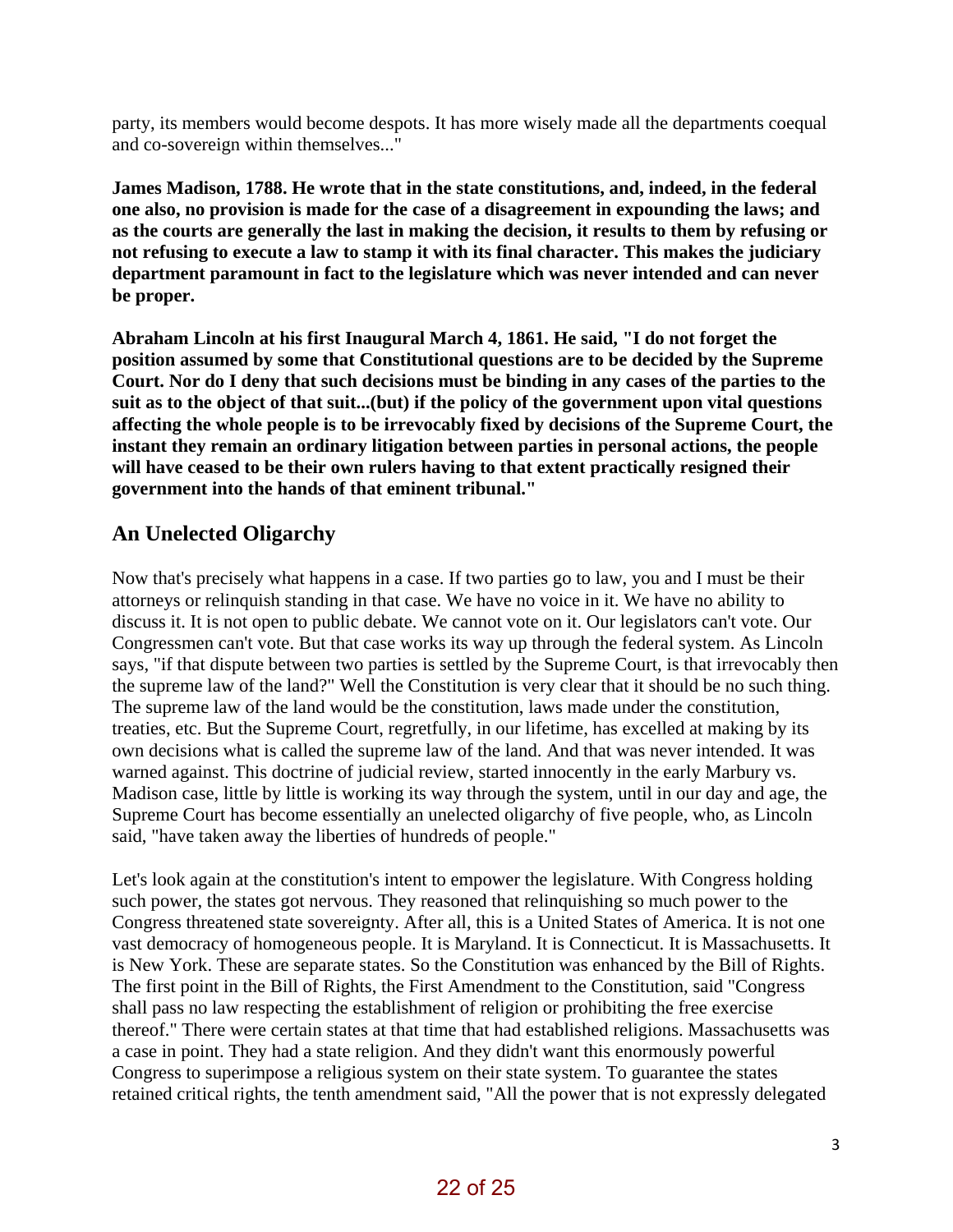to the federal government is reserved for the states." The intent? The people, i.e. the states, have delegated power. They gave up some powers, but they did not give up all powers because they are sovereign states.

Now, what's happened? Following the Civil War, there were amendments added to the Constitution dealing with the subject of slavery and the terrible deprivation of rights of certain citizens of the United States. Those amendments ensure that if you're a citizen of the United States, you have to be treated as such. Your rights for equal protection under the law cannot be denied.

#### **What Rights Remain for the States?**

Now, did the Fourteenth Amendment incorporate the First Amendment and the rest of the Bill of Rights into the Constitution? (The Fourteenth Amendment reads in part: "No state shall make or enforce any law which shall abridge the privileges or immunities of citizens of the United States; nor shall any state deprive any person of life, liberty, or property, without due process of law; nor deny to any person within its jurisdiction the equal protection of the laws.") Did it do it or didn't it? Well, the people who were in the Congress who passed that amendment didn't seem to think so five of six years later.

An explicit attempt to impose those national requirements on all states was denied when Congress refused to consider an amendment proposed in 1875. So the same essential Congress that passed the Fourteenth Amendment said "The Fourteenth Amendment does not embrace the First Amendment and apply it to the states." It was very simple, and they voted it down. That was the law of the land. That was the law in accordance with the Constitution. That was the law voted by the Congress..until somehow, the Supreme Court began to discover things. Thus began a rather long and tortuous process.

Now, what do we have today? Well, we have had two egregious breaches of that concept established by Congress and reiterated in 1875. The Supreme Court has ruled indeed, that the Fourteenth Amendment does bring the First Amendment and make it apply to the states. Instead of saying Congress shall pass no law, it says state legislatures shall pass no law. School boards may pass no law. Local city councils may pass no law. Nobody, in the state government at any level may pass a law that in any way establishes a religion.

#### **Meaning of "Established Religion" Clear**

In the days of the Constitution, an established religion meant just what my forefathers fought about in Virginia. An established religion was a religion where the state paid the clergy and where there were civil liabilities to those who did not belong to that religion; where such things as marriages could only be performed with the blessing of a particular church; where, unless a person was a member thereof, he or she was denied the right to hold public office, etc. That's an established religion. All the people of the framers knew it was to take one sect and prefer it above another.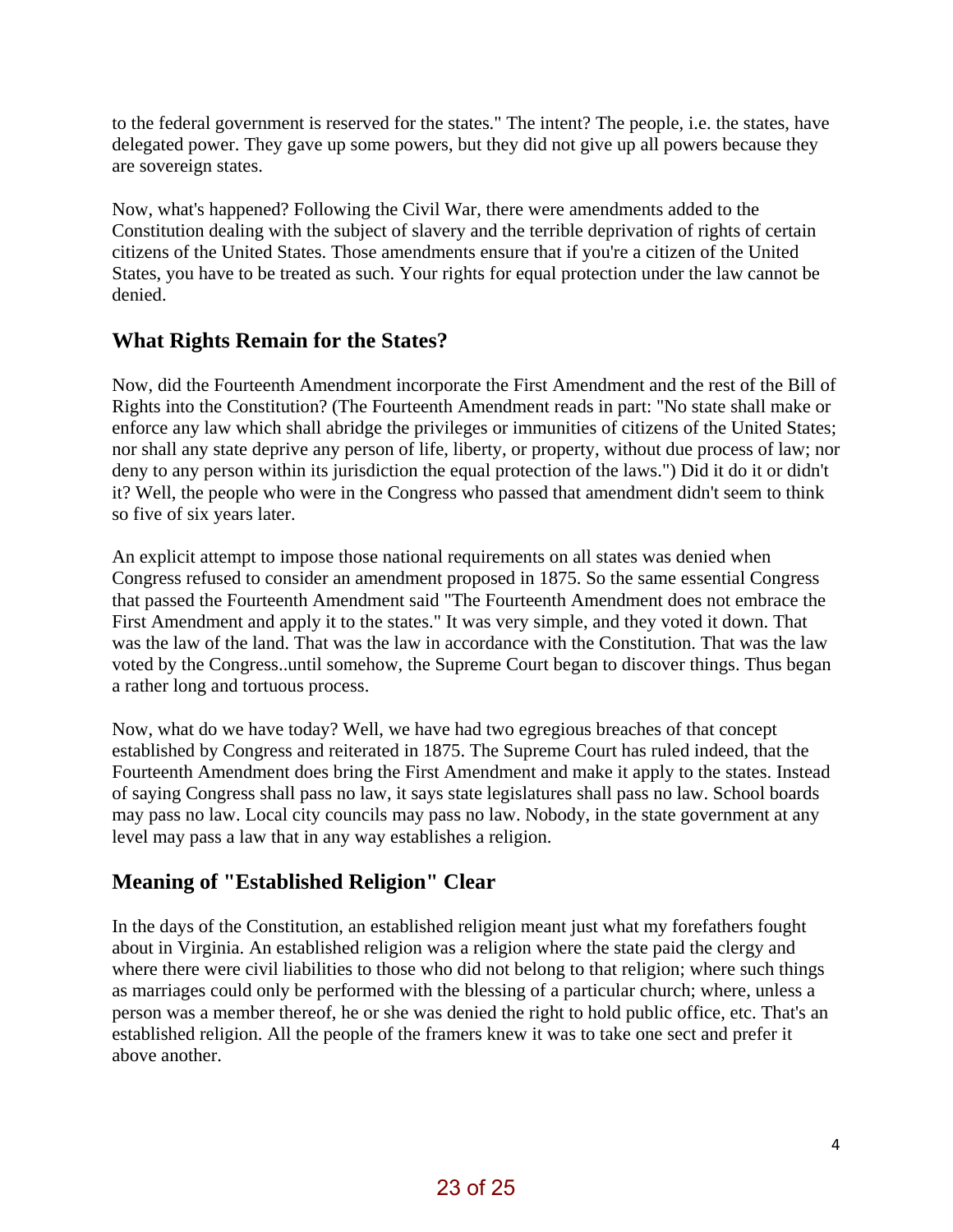But in no way would that have been considered by the framers of our Constitution to prohibit a child from saying grace in the first grade or kindergarten over milk and cookies. In no way would it have been applied as it was in El Paso, Texas, in the case of a legally blind Vietnamese child who was saying her Rosary on a school bus and teaching the principle of Rosary beads to some of her fellow bus riders. She was told she was establishing a religion under the Constitution. And no way would that have to do with the holding of a Bible study group voluntarily on a high school campus after hours as was the case with Williamsport, N.Y. students. No way would it include a case in the University of Missouri school system where a group of religious students were denied equal access to the facilities of the university even though the Nazi party, the Maoist party, the Communist party, the Staff Club, every other club ad access to those facilities.

#### **The Court Has Done What Congress Cannot**

Daniel Moynihan, US senator from New York, has said that the current treatment of the First Amendment is an intellectual scandal. And there is no question in the history of the United States of America that the courts have done what Congress has never been permitted to do. Congress could never pass a law prohibiting the free exercise of religion. But the courts have successfully, in the district court level, in the circuit court level, in the Supreme Court level, restricted the right of religious people to involve themselves in their faith. And in so doing, they have violated the time-honored customs of this country clearly intended by the framers of the Constitution.

There is one other case that deals with the same basic issue. And before I talk about this, I want to state personally that I firmly believe in contraceptives. But there was a law in Connecticut a few years ago that prohibited the sale of contraceptives. And so somebody sued the state. The claim was that the prohibition was unconstitutional in that it denied basic rights**.** Well, there is nothing in the Constitution that says you have the right to have contraceptives. How do you go about justifying this? Well, William 0. Douglas, who was formerly a professor at Yale University, discovered a penumbra (a vague glow produced in a solar eclipse) around the Fourteenth Amendment of a right to privacy. And so, before long, you read in *The New York Times* that there is a constitutional right to privacy.

#### **No Constitutional Right to Privacy**

According to Robert Bork, also a professor at Yale, there is no right to privacy -- it never existed in the Fourteenth Amendment. Hard cases make bad laws. This was a hard case about what was seen as a terrible statute. The judges wanted to take it off the books and send it back to the legislature and say we cannot deal with it, there is nothing in the constitution that gives you this right. But if you want to go back to your legislature, go back and ask them to reverse their laws, or go and elect some different legislators and let them repeal it for you. That is the Democratic process in our country. You can't make laws, and you cannot create the Supreme Court as a super legislature, that is wrong, and that is what has been done.

The impact of this shift has been enormous. Having put the right of privacy in the constitution, it was one step beyond that for the Supreme Court to negate the laws of 50 states with Roe v. Wade. It is terrible law, whether you are pro-life or not. It is improper constitutional procedure.